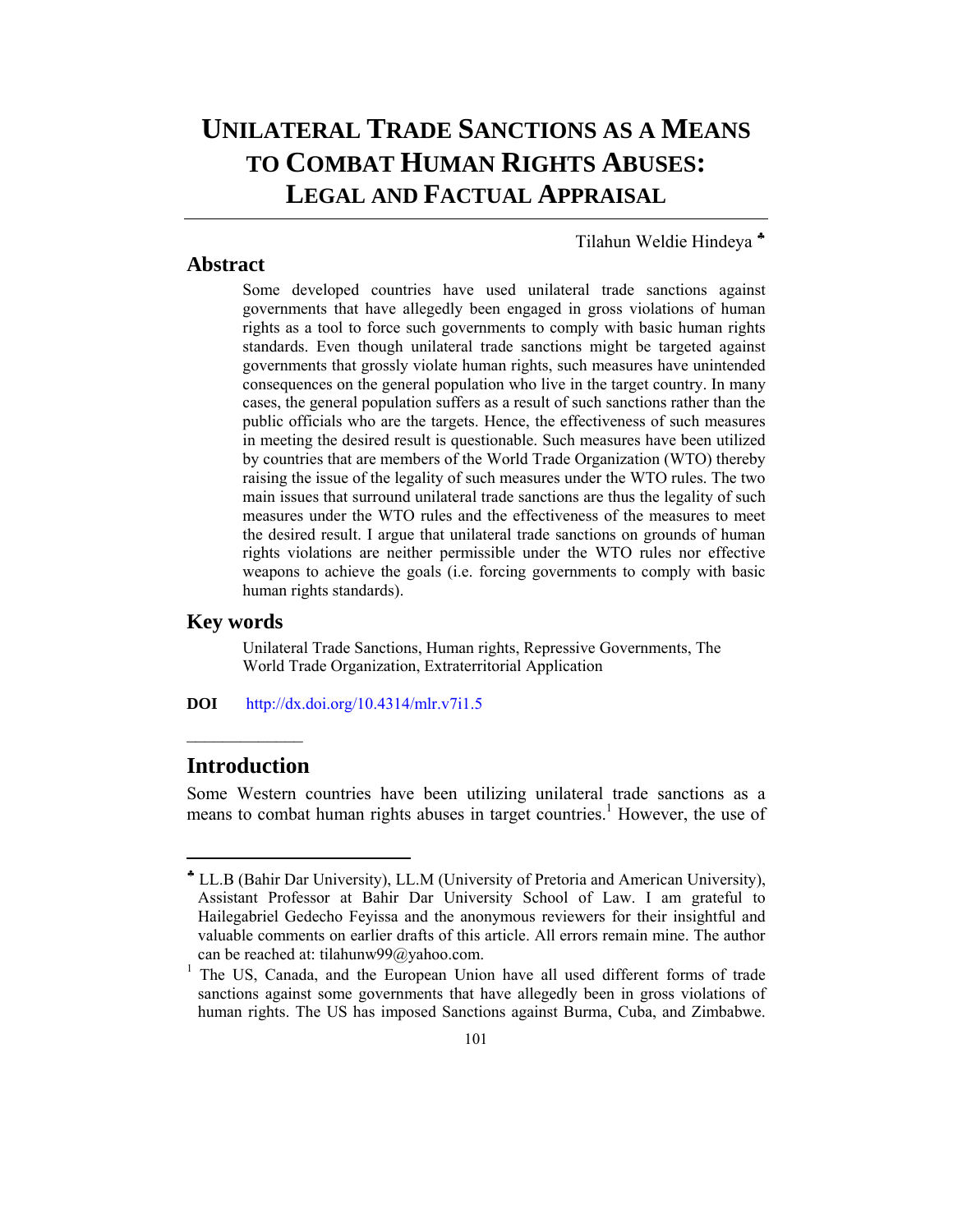trade sanctions in general and unilateral trade sanctions in particular has become increasingly controversial. $2$  The dispute over unilateral trade sanctions does not, however, relate to the purpose intended to be achieved, i.e. the objective of promoting human rights, but rather to the question of whether these sanctions are the most effective weapons to achieve the goals.<sup>3</sup> While some have regarded unilateral trade sanctions as an alternative way of defending human rights in target countries, there are concerns that such measures do not bring about the desired result but might rather inflict undesirable consequences on the general population.4 Furthermore, the efficacy of trade sanctions as a tool to promote human rights has evoked the debate over the relationship between trade measures and human rights. $5$ 

 Targeted countries and countries that take such measures are mainly members of the WTO, and this has evoked the question of the legality of trade sanctions under the WTO. Apart from the controversy on the effectiveness of

Canada has also imposed sanctions against Burma and Zimbabwe. Moreover, EU has also imposed unilateral trade sanctions against Burma, and Zimbabwe. See generally Margaret Doxey (2009), ''Reflections on the Sanctions Decade and Beyond'', 64 *International Journal* at 539. For further explanation on some of the sanctions, see the last section of this article.

<sup>2</sup> Trade sanctions can generally be divided into unilateral and multilateral sanctions. Multilateral sanctions are imposed by all countries in a given sanctions phenomenon and such sanctions are supported by the international community. On the other hand, unilateral sanctions are imposed by a country acting on its own /acting alone and may not have international support. See Thihan Myo Nyun (2008), ''Feeling Good or Doing Good: Inefficacy of the US Unilateral Sanctions against the Military Government of Burma/Myanmar'', 7 *Washington University Global Studies Law Review* 455 at 465.

 $^3$  Id., at 457.

Holly Cullen (1999), "The Limits of International Trade Mechanisms in Enforcing Human Rights: The Case of Child Labour", *The International Journal of Children's Rights,* Vol.7 at 1.

<sup>&</sup>lt;sup>5</sup> Trade measures related to human rights can be "inwardly directed" or "outwardly directed." Inwardly directed trade measures are targeted towards ensuring that human rights are not violated within ones own territory. For instance, prohibition of importation of meat products for a certain period on grounds that the meat products imported from a given country can bring about health related problems (issues of human right to health) is an "inwardly directed" measure. On the other hand, outwardly directed trade measures, or commonly known as sanctions are targeted towards ensuring promotion of human rights in other countries. If the US takes trade measures against Syria aimed at promoting human rights in the country, the measure becomes "outwardly directed". The main focus of this article is on the latter measure. For further explanation on types of human rights related trade measures, see Jenny Schultz and Rachell Ball (2007), ''Trade as a Weapon? The WTO and Human Rights-Based Trade Measures", *Deakin Law Review*, Vol. 12, No.1, at 43-44.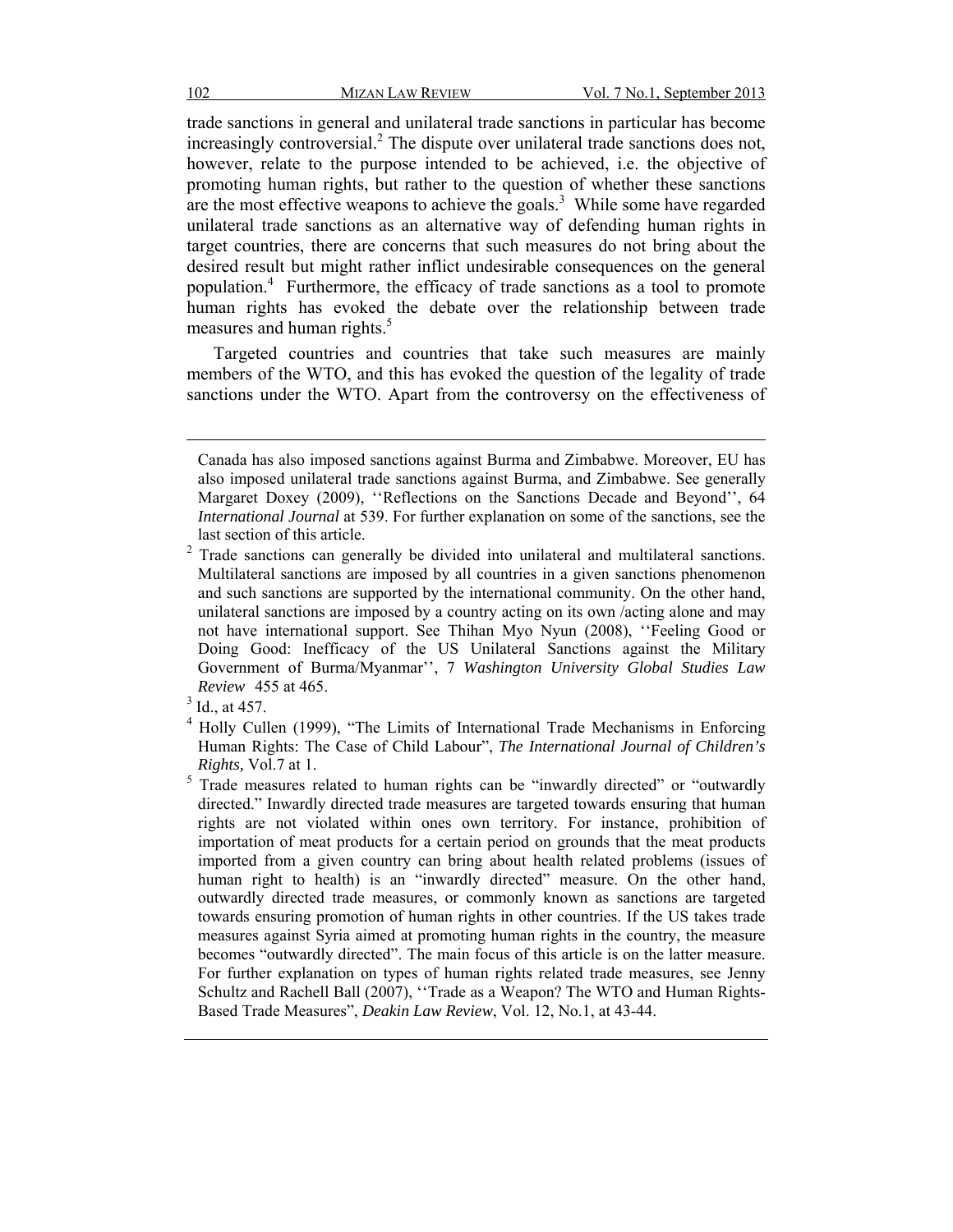such measures in inducing respect for human rights, the legality of the measures under the World Trade Organization (WTO) rules is questionable. The discussion in this article mainly focuses on WTO rules governing trade in goods. It is argued that unilateral trade sanctions against member countries on grounds of human rights violations are neither permitted under WTO rules nor effective mechanisms to ensure respect for human rights.

The first section of the article discusses the relationship between trade and human rights. This section provides some historical background to the relationship between trade and human rights in the context of the WTO. The second and third sections deal with the extent to which the WTO rules permit countries to take trade measures against other countries that do not comply with basic human rights standards. The last section discusses the ineffectiveness of unilateral trade sanctions to ensure that human rights are respected in other countries. It explores some of the trade sanctions that have been taken by western countries and assesses whether such measures have been effective in achieving the intended goals.

## **1. Historical Background on the Relationship between Trade and Human Rights**

International trade law and international human rights have developed independently.<sup>6</sup> The early international trade agreements did not accommodate issues that specifically deal with human rights. The human rights-trade link was almost absent in the early negotiations of the General Agreement on Tariffs and Trade (the GATT 1947). The only instance that can be taken as probably linking trade with human rights was the negotiations on labour issues during the early GATT period.<sup>7</sup> Even so, it was not clear whether the negotiations on labour issues in the early GATT period were undertaken out of concern for human rights or purely targeted towards economic gains. $8$ 

<sup>6</sup> Thomas Cottier (March 2002), "Trade and Human Rights: a relationship to Discover"*,* 5 *Journal of International Economic Law* 111 at 112.

 $<sup>7</sup>$  Labour issues are considered as human rights issues. Hence, the negotiations on issues</sup> related to labour may give us some clue on how issues of the human rights-trade link have been viewed by member countries in the history of the GATT 1947 and subsequently the GATT 1994.

<sup>&</sup>lt;sup>8</sup> Concern for labour issues may be viewed from different perspectives. Some argue that labour standards should be protected out of concern to avoid child labour, forced labour, prison labour, etc. so that no person should be subject to exploitation. This concern that emanates from the idea that everyone's human rights should respected and protected. On the other hand, some argue that labour standards should be uniform out of fear that lower labour standards would enable some countries to produce products with lower cost. The price of such products may be lower as compared with the price of products that are manufactured in countries that have higher labour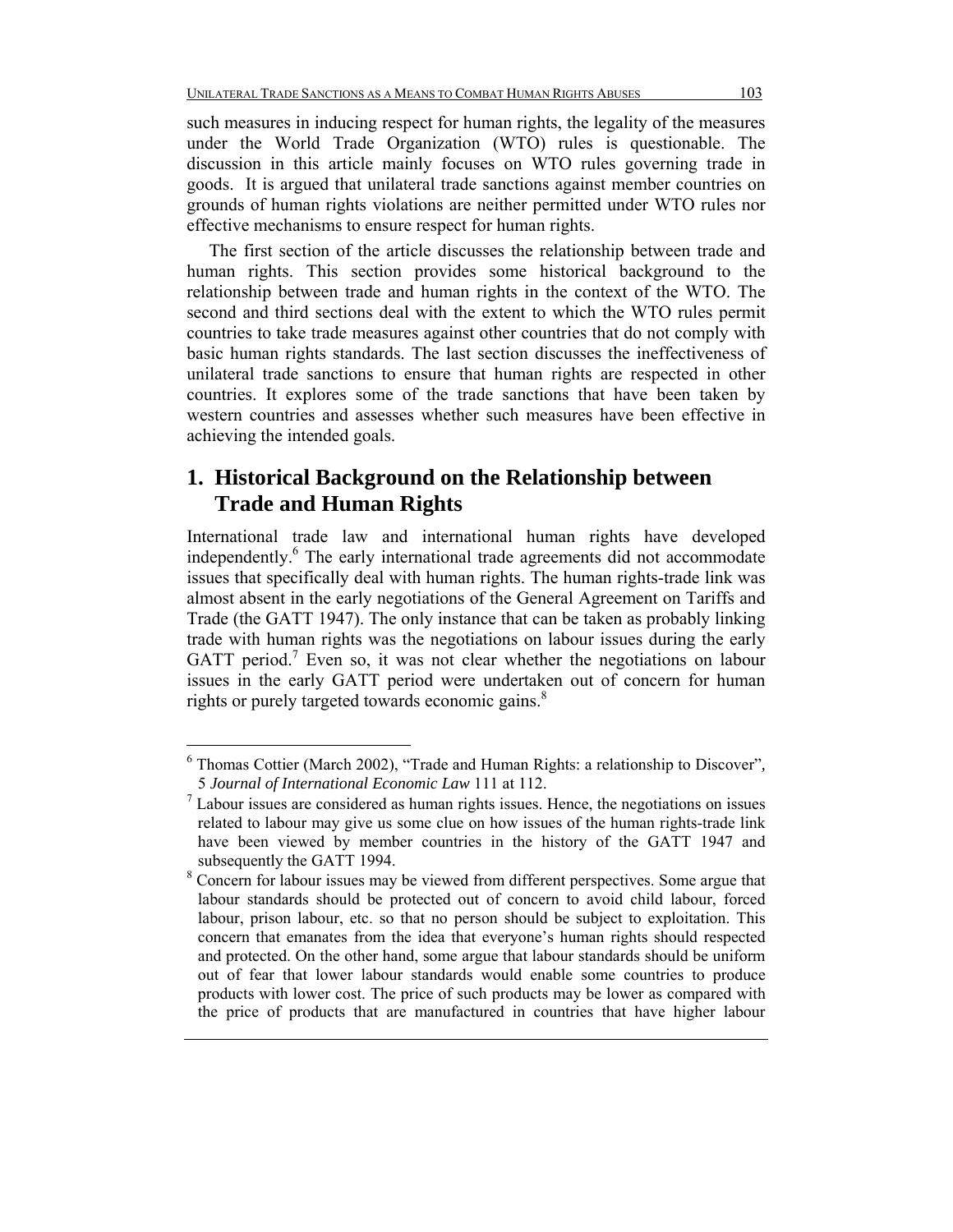The International Trade Organization (ITO) Treaty was the first instrument that addressed labour issues in the context of a multilateral trade agreement.<sup>9</sup> ITO never came into force. Instead, the GATT 1947 served as a transitional agreement until the WTO was established in 1994. However, Article VII of the ITO Charter still gives us some clue on whether the drafters had human rights issues in mind or were simply concerned with economic implications of labour. Article VII of the Charter provides:

The Members recognize that measures relating to employment must take fully into account the rights of workers under intergovernmental declarations, conventions and agreements. They recognize that all countries have a common interest in the achievement and maintenance of labour standards related to productivity, and thus in the improvement of wages and working conditions as productivity may permit. The Members recognize that unfair labour conditions, particularly in production for export, create difficulties in international trade, and, accordingly, each Member shall take whatever action may be appropriate and feasible to eliminate such conditions within its territory. $10$ 

As can be seen from the above provision, the drafters seem to have had some concern for the rights of workers and labour conditions in general. However, their main concern appears to be on labour conditions that have impact on the competitiveness of products in the international market. The last sentence of the provision, allows members to take measures that would eliminate conditions of unfair labour if it creates difficulties in international trade. Hence, the primary concern the ITO Charter was how to create fair competition in international market rather than ensuring human rights were respected.

The ITO Charter (Havana Charter) was not ratified and eventually abandoned after  $1950$ .<sup>11</sup> With the failure to adopt the Havana Charter, the parties to the agreement resorted to negotiations on tariff concessions. This has given rise to GATT 1947 which did not contain a provision comparable to Article VII of the Havana Charter.

standards. Hence, the products manufactured in countries with higher labour standards will be at a disadvantage in terms of market access. Therefore, the countries that have higher labour standards favour uniform application of such standards, not out of concern for respecting and protecting human rights but for fear that their products would otherwise be at a disadvantage.

<sup>9</sup> Elissa Alben (2001), "GATT and the Fair Wage: A Historical Perspective on the Labor-Trade Link", 101 *Columbia Law Review* 1410 at 1430.

 $10$  Ibid.

 $11$  Ibid.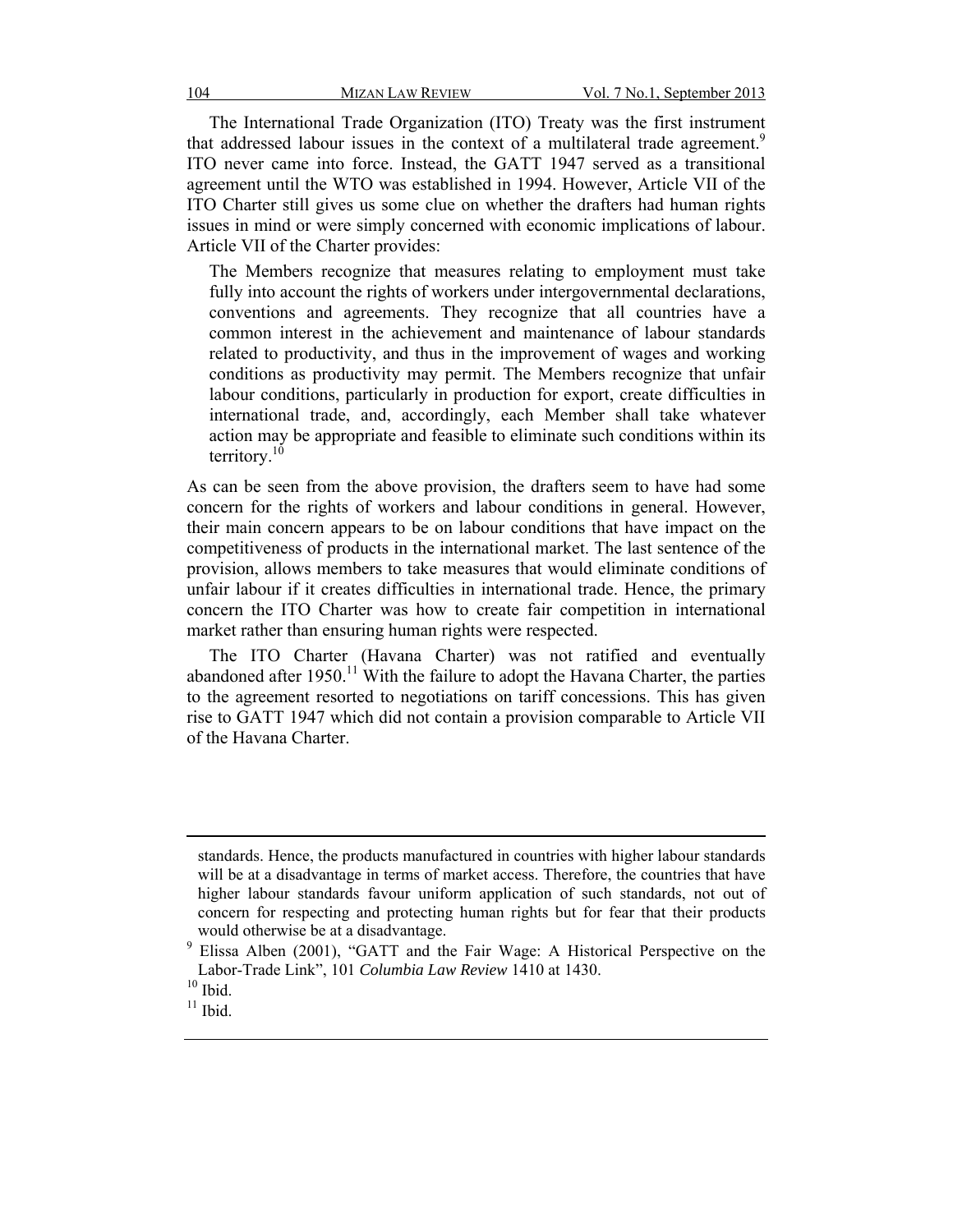The issue of labour re-emerged under the GATT 1947 in 1952 when Japan applied for accession to the GATT  $1947$ .<sup>12</sup> The labour standards of Japan were criticized mainly by the US and Britain who were reluctant to endorse Japan's application to accede to the WTO. Their concern was based on unfair competition from Japanese products that would be manufactured by "unfair labour standards".<sup>13</sup> Hence, the negotiators of GATT 1947 did not want to link trade with labour rights in particular and human rights in general.

In the period after the early negotiations until the establishment of the WTO (1994), the human rights-trade link was not a major agenda in the international trade arena since countries have diverging views on the issues, and majority of the countries vehemently rejected the incorporation of labour standards into the GATT 1947<sup>14</sup>

The creation of the WTO in 1994 generated a reaction across a wide range of groups in many countries on the ground that it has not taken or should take into account non-trade issues such as human rights and environment.<sup>15</sup> More specifically, the introduction of General Agreement on Tariffs and Trade (GATT 1994) gave rise to a debate into the relationship between trade and human rights.<sup>16</sup>

The link between international trade and human rights has become an issue of increasing interest for developing and developed countries, non-governmental organisations (NGOs) and international organizations. Interestingly, scholarly opinion is divided on the issue whether WTO Agreements imply any clear linkage between international trade and human rights. While some argue that trade sanctions can lawfully be imposed on human rights grounds, others challenge such arguments. The following section briefly forwards the legal framework under the WTO and the major points invoked in support of and against such arguments.

 $12$  Id at 1432.

<sup>&</sup>lt;sup>13</sup> Britain's products were facing a potential flood of imports of products made with cheaper Japanese labor. The US also had concern with labor standards of Japan on ground of 'unfair' trade competition. The negotiators also continuously referred to the possibility that Japan could use lower labor standards as affecting competition of foreign markets. See Alben, *supra note* 9, at 1433-1444.

<sup>&</sup>lt;sup>14</sup> Salman Bal (2001), "International Free Trade Agreements and Human Rights: Reinterpreting Article XX of GATT", 10 *Minnesota Journal of Global Trade* 62 at 66.

<sup>&</sup>lt;sup>15</sup> See generally Sara Dillon (2002), "A Farewell to Linkage: International Trade law and Global sustainability Indicators", 55 *Rutgers Law Review* 87.

<sup>&</sup>lt;sup>16</sup> Carlos Manual Vazquez (2003), "Trade sanctions and Human Rights- Past, Present, and Future", 6 *Journal of International Economic Law* 797 at 801.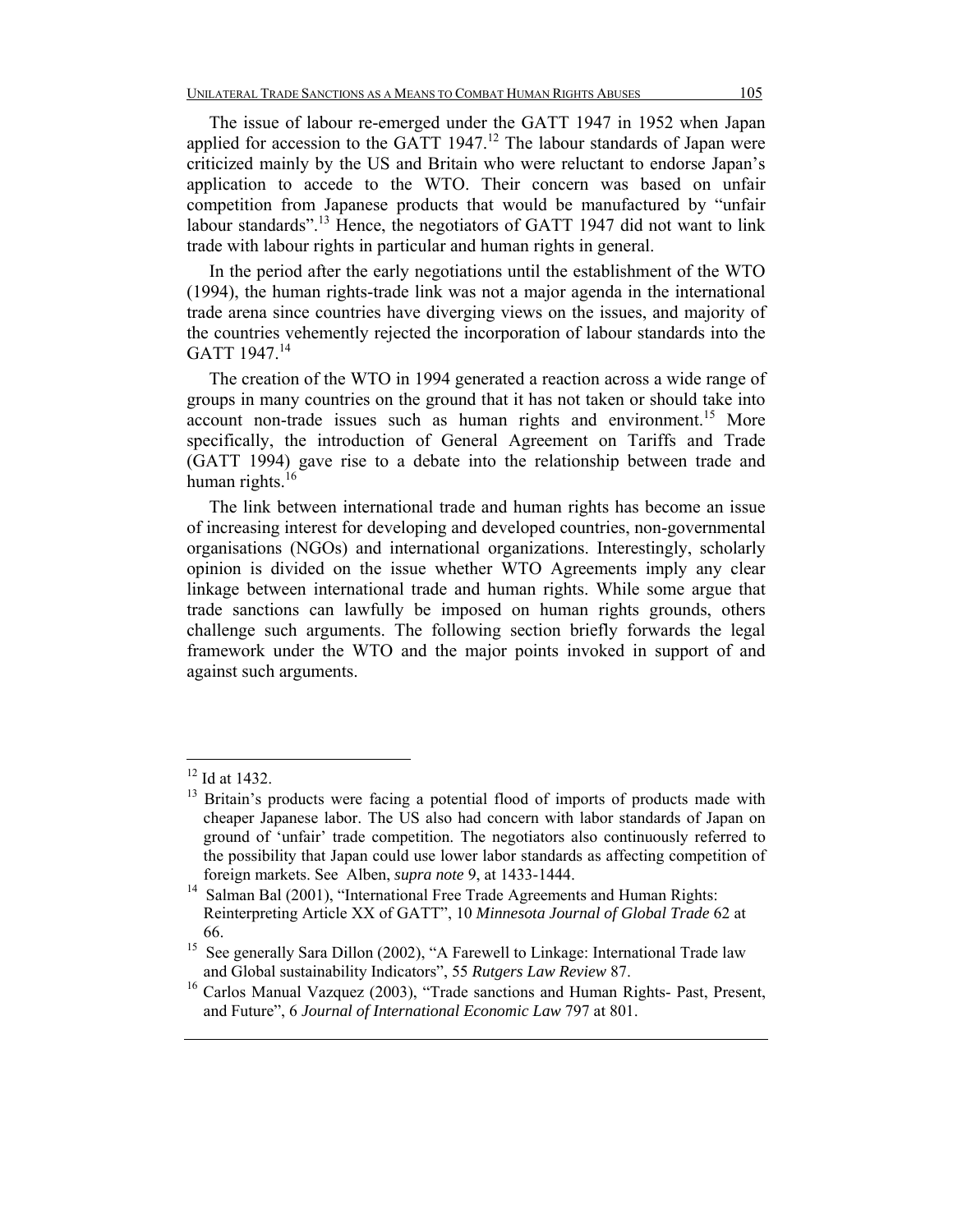# **2. Trade Measures and Human Rights under the GATT 1994**

## **2.1Provisions Relevant to Human Rights Related Trade Measures under the GATT: Legal Framework**

The most relevant WTO rules regarding trade measures related to human rights are Articles I, III, XI, XX and XXI of GATT 1994. Articles I and III lay down non-discrimination rules. Article XI of the GATT governs the prohibition of quantitative restriction (both import and export) subject to few exceptions. Article I of the GATT provides the Most-Favoured-Nation treatment (MFN) principle. It stipulates that "…any advantage, favour, privilege or immunity granted by any contracting party to any product originating in or destined for any other country shall be accorded immediately and unconditionally to the like product originating in or destined for the territories of all other contracting parties".<sup>17</sup> According to this principle, products of a country should be treated equally with like products of other  $\overline{WTO}$  members.<sup>18</sup>

Article III deals with national treatment (NT) principle. It provides that any internal charges, laws, regulations or requirement related to products of a contracting party should not be applied to imported or domestic products so as to afford protection to domestic production.<sup>19</sup> Articles I and III of the GATT generally prohibit discrimination of products from a member country either as compared with products of third contracting parties or as compared with products of the country taking the measure. Hence, if any human rights related trade measure is inconsistent with Article I and III, it must be justified under the exceptions. Otherwise, it would be illegal under the GATT.

<sup>17</sup> General Agreement on Tariffs and Trade, , *Marrakesh Agreement Establishing the World Trade Organization* (April, 1994)*; results of the Uruguay Round of Multilateral Negotiations*, Article I(1). ( Hereinafter the GATT )

<sup>&</sup>lt;sup>18</sup> Assume that Country  $X - a$  developed country takes trade measures against Country Y (by way of imposing higher tariffs on some products that originate from Country Y while it imposes lower tariff to other contracting parties) in order to discourage the flow of trade from Country Y in response to human rights violations in Country Y. This measure would violate the MFN principle. The question then becomes whether Country X can justify its measure by other WTO rules, particularly Article XX of GATT.

<sup>&</sup>lt;sup>19</sup> GATT 1994, Article III (I). A country that discriminates between its products and products from a contracting party on the basis that the products from the member contracting party have been produced in violations of human rights or on grounds of gross human rights violations in the country in general would violate Article III of the GATT. For such measure to be legal under the WTO, it should be justified by another rule of the WTO that may be an exception to Article III of the GATT 1994.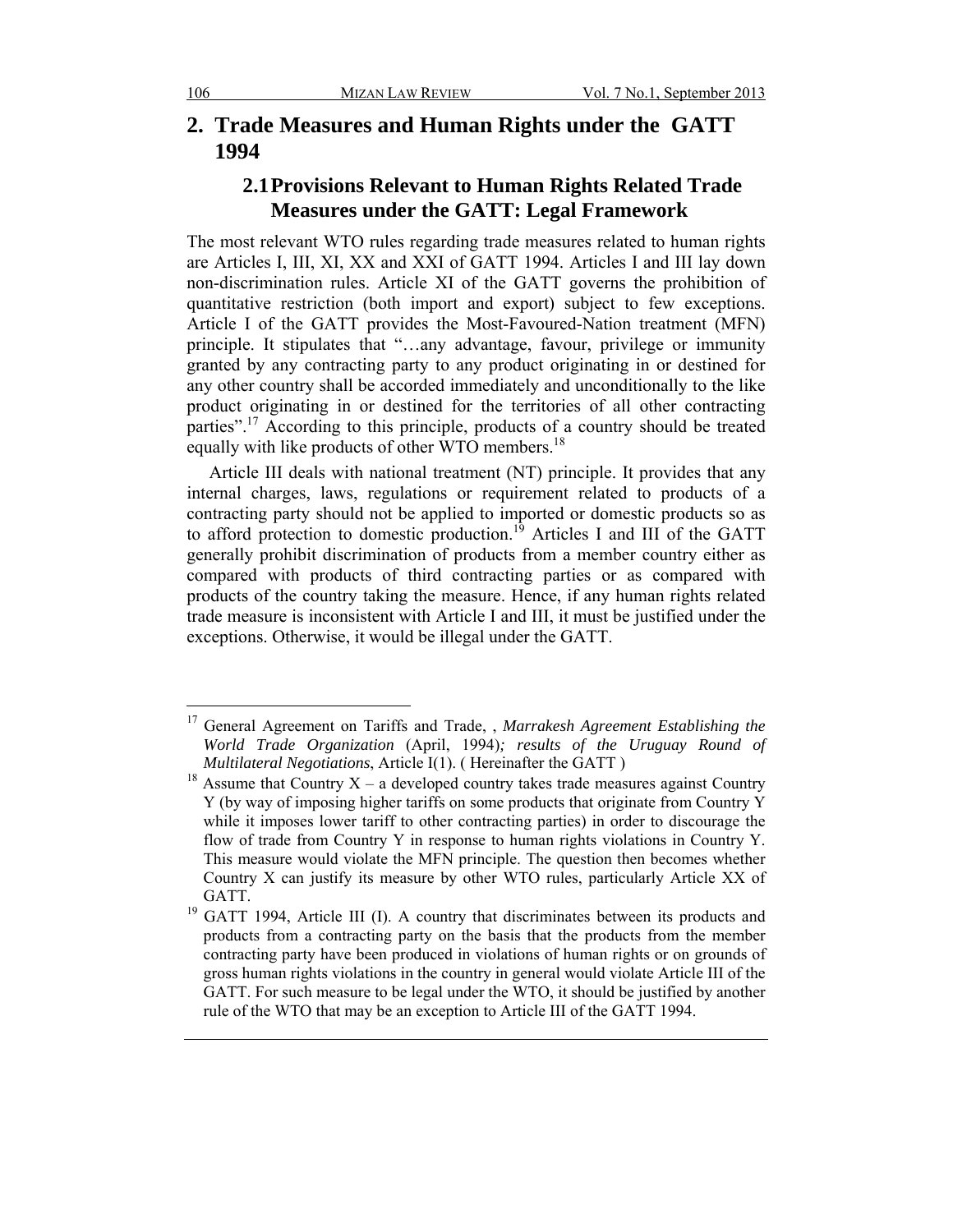Article XI of the GATT which deals with prohibition of quantitative restrictions provides:

No prohibitions or restrictions other than duties, taxes or other charges, whether made effective through quotas, import or export licences or other measures, shall be instituted or maintained by any contracting party on the importation of any product of the territory of any other contracting party or on the exportation or sale for export of any product destined for the territory of any other contracting party.<sup>20</sup>

Hence, contracting parties are prohibited from banning products totally from entering into their own territory or imposing quota restrictions on products that enter to their territory. Restrictions on the exportation of products into the territory of other contracting parties are also prohibited. There are exceptions provided to this prohibition. However, recourse to trade measures for promotion of human rights in other countries is not included under the list of exceptions.<sup>21</sup>

In light of the above discussion, the imposition of trade restrictions against contracting parties on the basis of human rights violations outside the territory of a country violates the major principles mentioned above unless the measure is justified by Articles XX and XXI which embody exceptions of the GATT. If trade measures related to human rights fall within the scope of Article XX and XXI exceptions, such measures would not be illegal under the WTO rules even when they might be inconsistent with the basic principles of the GATT. However, whether such measures fall within the Article XX or XXI exceptions remains controversial. Let us first see the content of Article XX before further examining whether such measures can be justified. Article XX of GATT in part reads:

General Exceptions

Subject to the requirement that such measures are not applied in a manner which would constitute a means of arbitrary or unjustifiable discrimination between countries where the same conditions prevail, or a disguised restriction on international trade, nothing in this Agreement shall be construed to prevent the adoption or enforcement by any contracting party of measures:

 $20$  GATT 1994, Article XI(1).

<sup>&</sup>lt;sup>21</sup> The Exceptions provided under Article XI(2) include: Export prohibitions or restrictions temporarily applied to prevent or relieve critical shortages of foodstuffs or other products essential to the exporting contracting party; Import and export prohibitions or restrictions necessary to the application of standards or regulations for the classification, grading or marketing of commodities in international trade; Import restrictions on any agricultural or fisheries product, imported in any form, necessary to the enforcement of governmental measures and other exceptions include restrictions to safeguard the balance of payments (Article XII) and safeguards to protect domestic industry (Article XIX) of the GATT.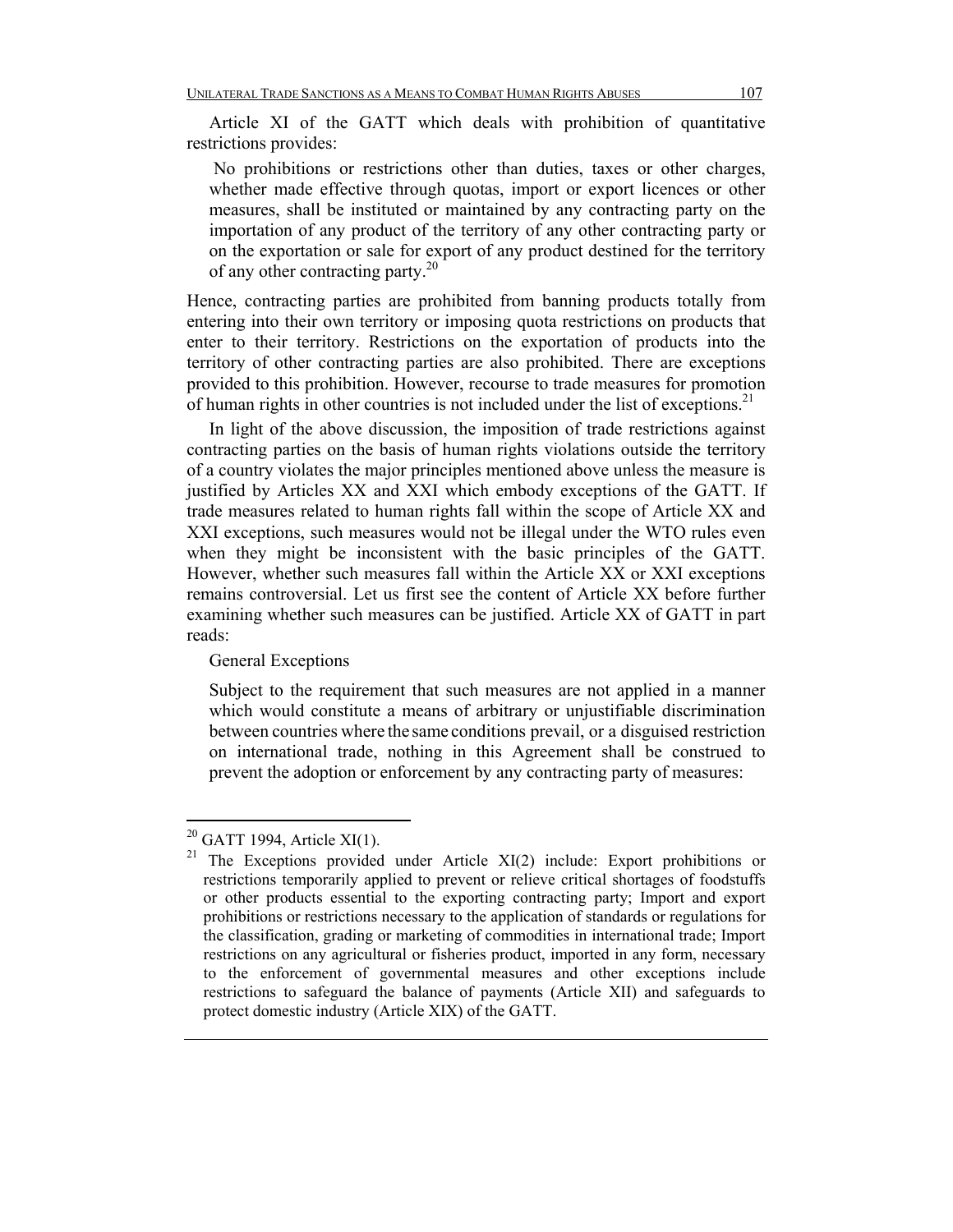(a) necessary to protect public morals;

- (b) necessary to protect human, animal or plant life or health;
- (e) relating to the products of prison labour;
- (g) relating to the conservation of exhaustible natural resources if such measures are made effective in conjunction with restrictions on domestic production or consumption;

Two requirements should be fulfilled to justify a measure under Article XX. Firstly, the measure must fall under the list of exceptions provided under Article XX (a-j). Secondly, the measure must meet the conditions stipulated in the introductory phrase of Article XX (commonly known as the *chapeau).* As can be seen from Article XX reproduced above, human rights values are not expressly stated under the list of exceptions. The question thus becomes whether human rights violations can, by means of interpretation, be within the scope of Article XX list of exceptions. The following section discusses the arguments for and against.

## **2.2 Arguments for Trade-human Rights Link on the basis of Article XX Interpretation**

Some argue that Article XX of the GATT 1994 can be a legal backdoor for the protection of human rights. For instance, Salman Bal argues that there is a direct and appropriate relationship between international trade and the protection of human rights.<sup>22</sup> According to Bal, a look at the provisions of GATT Article XX (a), (b), (d) and (e) reveals that these WTO rules can be used to protect human rights. Article XX is an exception to the provisions of GATT. Members can derogate from other obligations provided that they satisfy the requirement of the *chapeau* and there is a necessity to protect public morals (Article XX (a)), to protect human, animal or plant life or health (Article XX (b)), to secure compliance with laws or regulations which are not inconsistent with the provision of this agreement (Article XX (d)) and relating to the products of prison labor (Article XX (e)). According to Bal, although the provisions do not explicitly mention human rights, the list of exceptions under Articles XX(a), (b), (d) and (e) are indicative of the fact that non-trade issue can be given priority over free trade.<sup>23</sup> Bal states that the wording of the provision such as public morals, human life, and products of prison labour can be interpreted to accommodate human right issues.

 $\overline{a}$ 

…

…

…

<sup>22</sup> Bal, *supra* note 14, at 63.

<sup>23</sup> See generally Bal, *supra* note 14.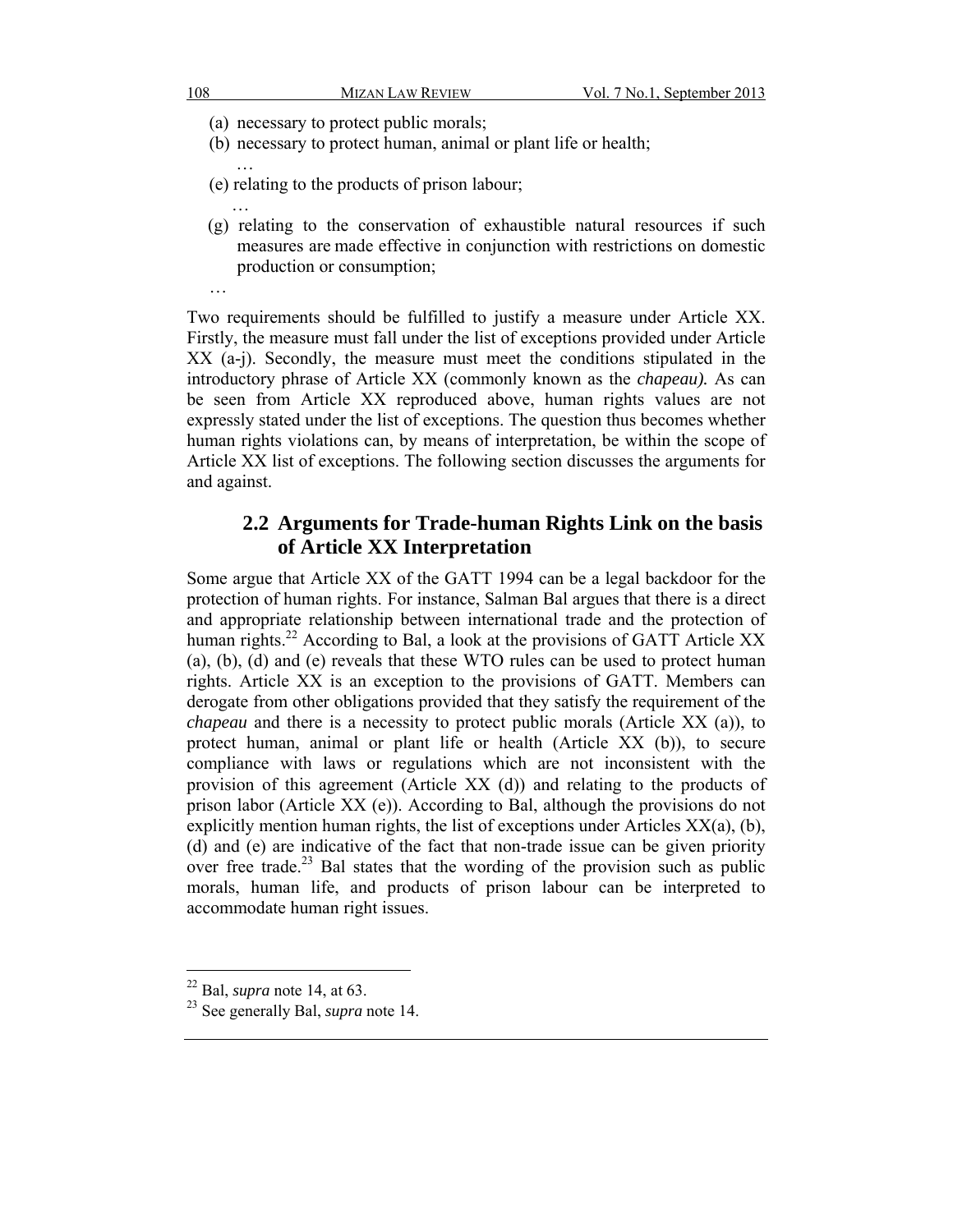Powell also argues that there is a room to implement human rights in the WTO. He argues that the aim of the WTO is not limited to promoting free trade. It is also concerned with non-trade issues. He states that although the WTO mainly aims to encourage economic growth through free trade, it also gives space to non-trade issues because "the preamble to the Marrakesh Agreement establishing the WTO does not make free trade an end in itself, but a means to fulfil basic human rights such as the improvement of global standards of living, promotion of sustainable development, and preservation of the environment"<sup>24</sup> Powell advances the view that the terms such as 'global standard of living' and 'promotion of sustainable development' can be interpreted to accommodate human rights.

Powell further argues that Article XX can be a back door to defend the implementation of human rights through the WTO. This provision enumerates different public welfare policies the WTO members may take even in a situation where the measures may restrict trade.<sup>25</sup> Therefore, members are given the right to take some actions which could derogate from the rules of the WTO in order to protect human life or health. The concern for human health and life indeed verifies the concern for human rights. Moreover, the fact that the WTO Agreements on Sanitary and Phytosanitary and on Technical Barriers to Trade allow countries to take trade measures needed to protect human life or health is another evidence that WTO does not have free trade as an end in itself.<sup>26</sup> Powell also makes reference to some of the flexibilities under the Trade Related Aspects of Intellectual Property Rights (TRIPS) Agreement to support his view regarding the place of human rights in the WTO system. Hence, the provisions of these different WTO Agreements clearly involve human rights.<sup>27</sup>

Likewise, Ernst-Ulrich Petersmann contends that human rights can be a legally relevant context for the interpretation of WTO rules. According to Petersmann, the WTO appellate body has consistently decided that international customary law and Article 3.2 require an interpretation of WTO rules in good faith, in accordance with the ordinary meaning to be given to the terms of the treaty in their context and in the light of its object and purpose. He thus contends

<sup>&</sup>lt;sup>24</sup> Stephen J. Powell (2004), "The Place of Human Rights Law in World Trade Organization Rules", 16 *Florida Journal of International Law* 219 at 221.

 $^{25}$  Id, at 222.

<sup>&</sup>lt;sup>26</sup> See generally Agreement on the Application of Sanitary and Phytosanitary Measures, Marrakesh Agreement Establishing the World Trade Organization (April, 1994); results of the Uruguay Round of Multilateral Negotiations. See also Agreement on Technical Barriers to Trade. It is important to note that there are procedures to be followed before taking action on the basis of the above agreements.

<sup>27</sup> Powell, *supra* note 24, at 223.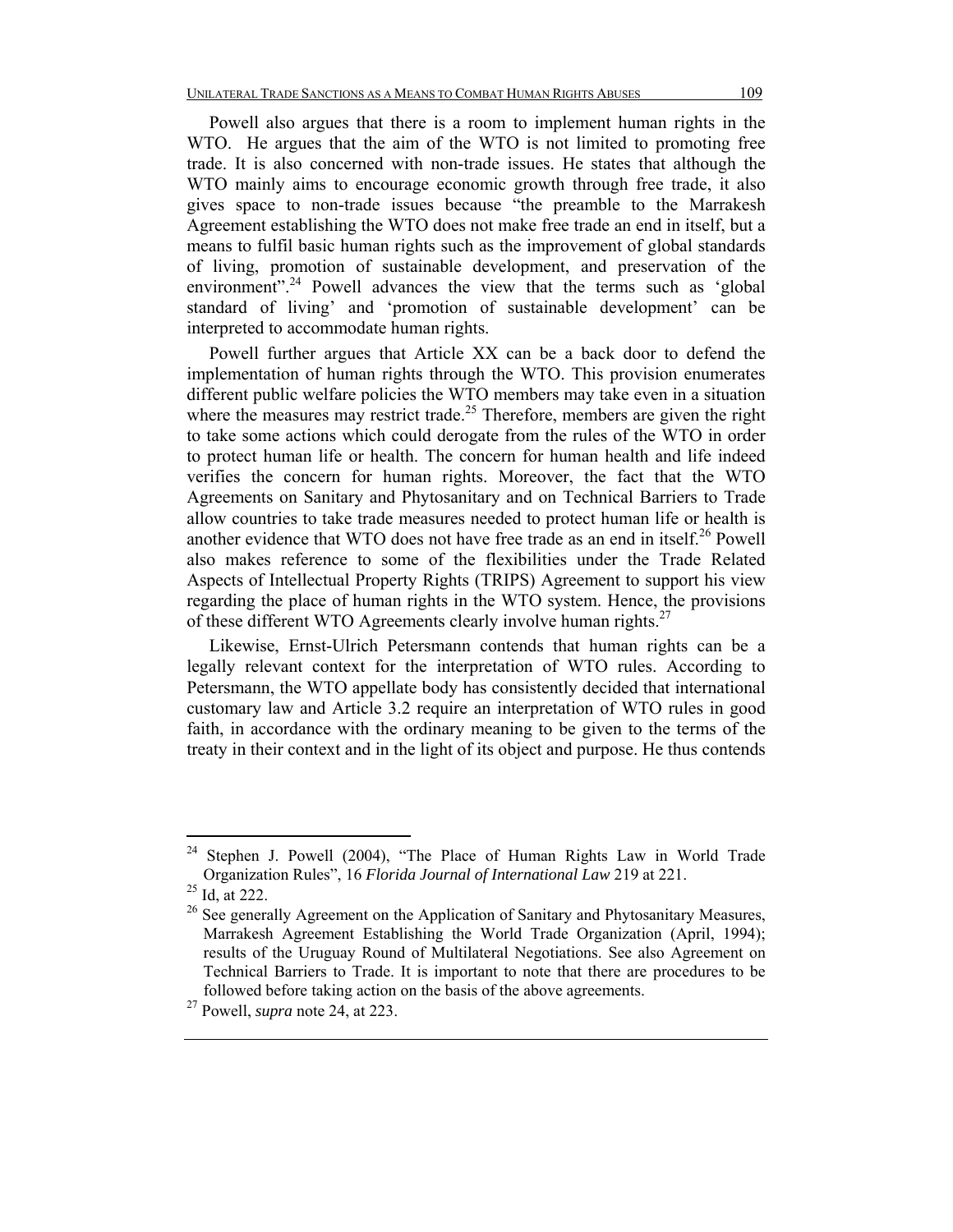that this means of interpretation leads to the conclusion that some WTO provisions can be interpreted to defend human rights.<sup>28</sup>

### **2.3Arguments against Human Rights Related Trade Sanctions Under the GATT**

Other scholars argue that the WTO rules do not authorize countries to take outwardly directed trade measures (to which the author of this article subscribes) on grounds of human rights violations.

The list of exceptions under Article XX which may be relevant to human rights related trade measures are Article XX (a), (b) and (e). Article XX (a) embodies the notion of public morals exception. There is no definition provided as to what constitute public morals. The question of what violates public morals seems to be determined by each country as there is no universal standard of what constitute public morals. What is moral in one country can be immoral in another country. This exception has also hardly been applied or mentioned in reports of the Dispute settlement Body (DSB). The notion of public morals has only been discussed once by the Dispute Settlement Body in *US – Gambling services case*. *<sup>29</sup>* Even then, it was not an interpretation of public morals under Article XX (a) of the GATT but rather was an interpretation of the public morals exception under Article XIV of General Agreement on Trade in Services (GATS). The panel in this case noted that public morals and public orders "can vary in time and space, depending upon a range of factors, including prevailing

 $28$  Ernst-Ulrich Petersmann (2004), "The 'Human Rights Approach' Advocated by the UN High Commissioner for Human Rights and by the International Labour Organization: Is It Relevant for WTO Law and Policy?", 7 *Journal of International Economic Law* 605 at 608. Incidentally, Petersmann also calls for institutional change of WTO so that it can incorporate human rights issues. He argues that WTO (like EC), can and should become an advocate not only for economic freedom but also promotion of human rights. See Ernst-Ulrich Petersmann (2000), "The WTO Constitution and Human Rights"*, Journal of International Economic Law*, Vol.3, Iss.1 at 19. According to Petersmann, human rights should be recognized in laws such as the WTO that facilitate global integration so as to require governments to protect and promote human right in all policies across national frontiers. He argues that the WTO should take lessons from the regional experiences in Europe and should stop focusing on one-sided trade liberalization. He rather contends that global integration law in the WTO must advance not only economic efficiency but also human rights protection and promotion. See Ernst-Ulrich Petersmann (2002), "Time For a United Nations 'Global Compact' for Integrating Human Rights into the Law of Worldwide Organizations: Lessons from European Integration"*,* 13 *European Journal of International Law* 621 at 622.

 $29$  United States – Measures Affecting the Cross-Border Supply of Gambling and Betting Services, WT/DS285/R (Hereinafter *US-Gambling case*).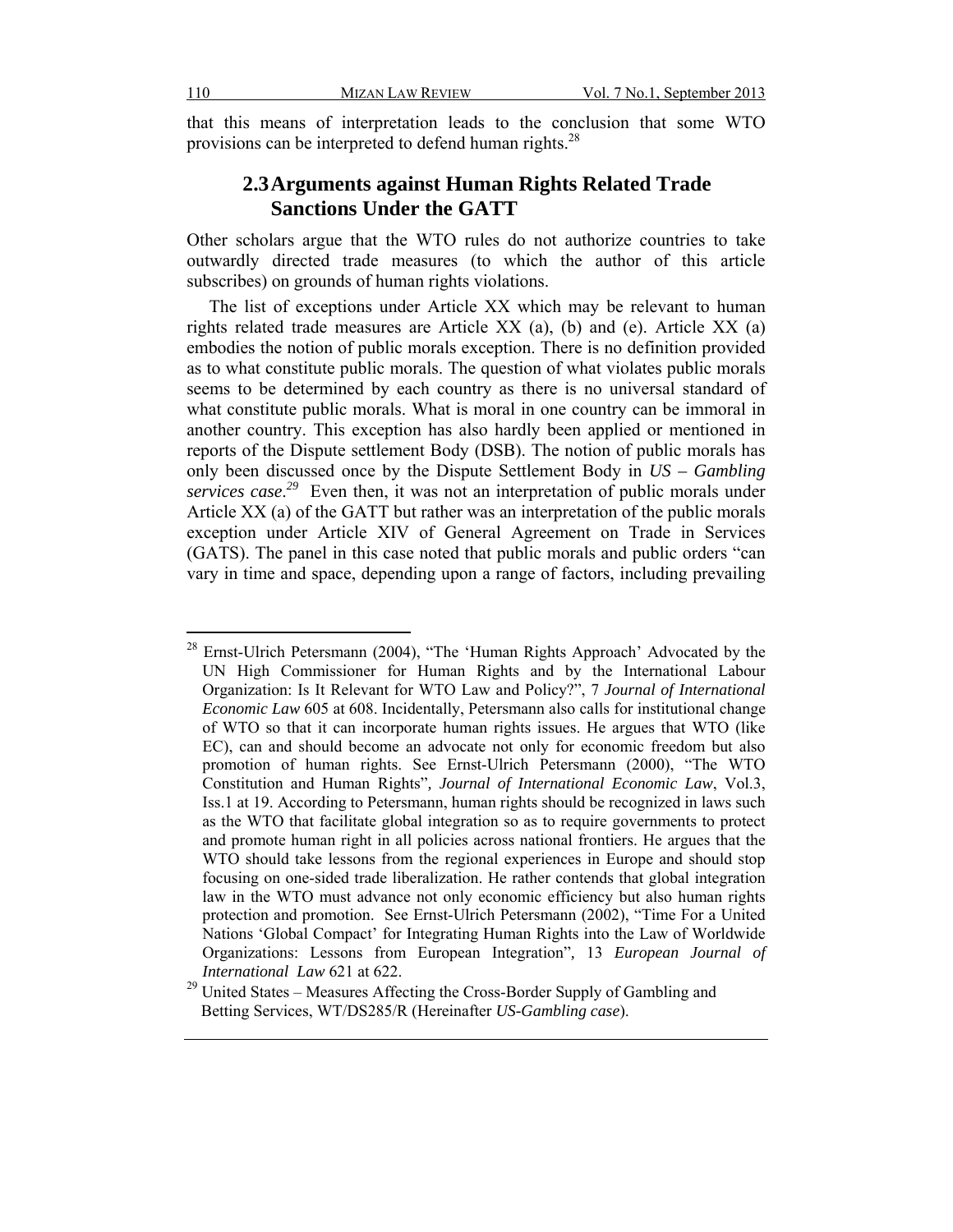social, cultural, ethical and religious values". It also stated that in applying these concepts "[m]embers should be given some scope to define and apply for themselves the concepts of 'public morals' and 'public order' in their respective territories, according to their own systems and scales of values".<sup>30</sup>

Given the fact that the definition and application of public morals will differ according to the circumstances of each country, it would be difficult to equate the concept of public morals to human rights that have universal recognition. Hence, the concept of public morals under Article XX (a) hardly refers to the human rights discourse.

Proponents of the argument that human rights can be taken into account under international trade rules mainly invoke Article XX(b) of the GATT. One of their main arguments is that the phrase 'necessary to protect human health or life' can accommodate human right issues. However, it is important to note that 'necessary to protect human health or life' does not necessarily address issues of human rights. This is not to suggest that all issues related to public health and life are out of the realm of human rights because there are indeed human health and life issues that may be regarded as human rights.

In line with the above arguments, Robert Howse contends that relying on Article XX of GATT to show that human rights are accommodated under the WTO is flawed.<sup>31</sup> According to Howse, the existing exceptions in Article XX of the GATT refer to a wide range of policy objectives that may or may not be regarded directly referring to human rights.<sup>32</sup> He further posits that the WTO Appellate Body would find it very difficult to appreciate the relevance of human rights to a WTO's member's defense of its policies based on Article XX of GATT. Accordingly, he argues the different rulings of the Dispute Settlement Body (DSB) do not imply that Article XX of the GATT can be relevant to human rights. $33$ 

<sup>30</sup> *US-Gambling case,* paragraphs 6.459-461.

 $31$  See generally Robert Howse (2002), "Human Rights in the WTO: Whose Rights, What Humanity? Comment on Petersmann" *European Journal of International Law*, Vol. 13 No.3. Howse has written in response to Petersmann's proposition that the WTO should be transformed into a 'constitutionalized organization' modelled on the European Community so that the WTO can effectively deal with matters of not only trade but also human rights.

 $32$  Id.

<sup>&</sup>lt;sup>33</sup> Howse notes that "[t]he extent to which environmental concerns are appropriately translated into the notion of 'environmental rights' is quite controversial, and in the presence of this controversy, and given the institutional context of the WTO, the Appellate Body might well be inclined to take a cautious or conservative view." He also argued that in the *Shrimp/Turtle case* the "Appellate Body did not link the notion of conservation of exhaustible natural resources to human rights values" See Howse, *supra* note 31 at 656.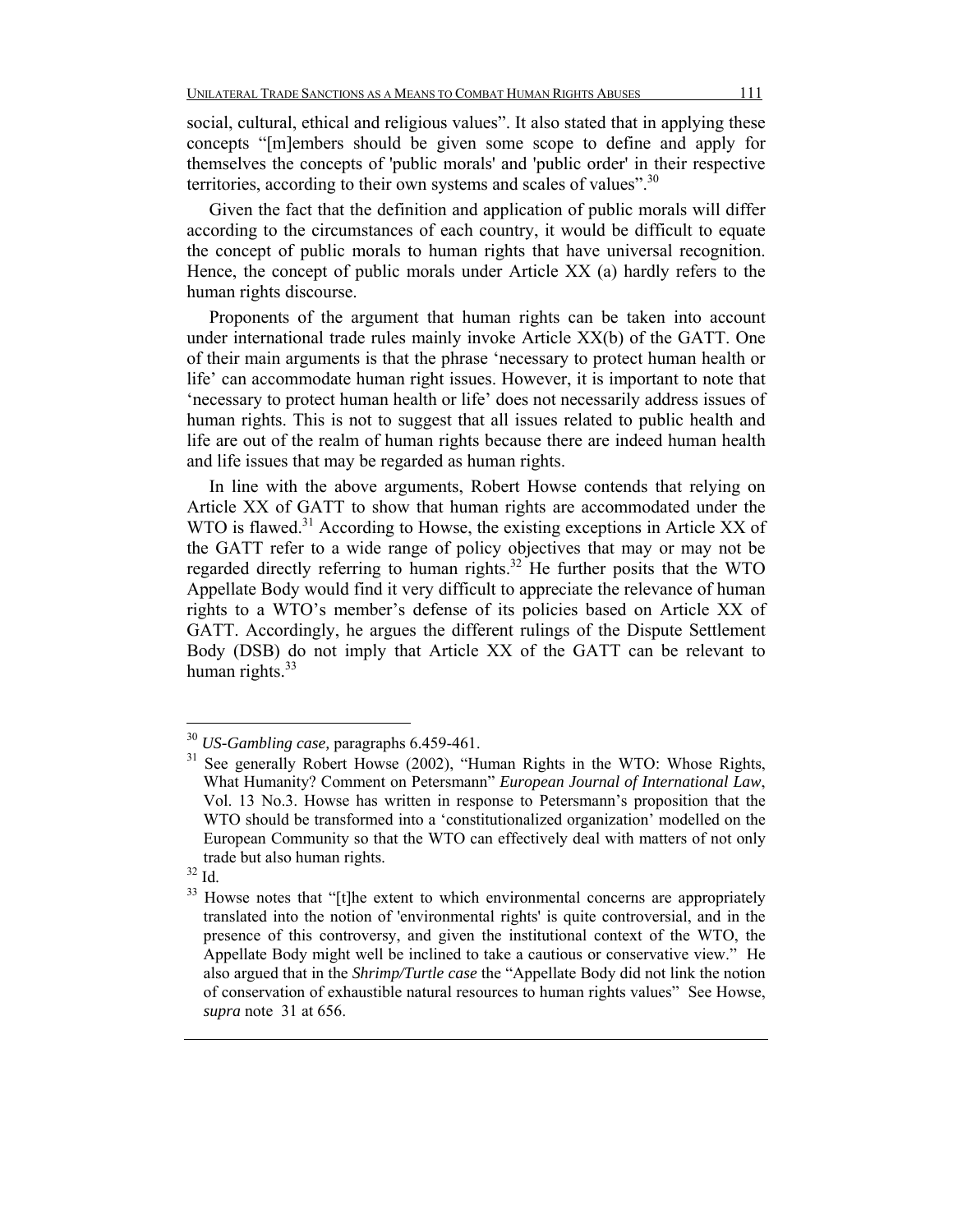Alston also doubts the appropriateness of enforcing human rights through the WTO. He contends that the power and objectives of the WTO are narrowly focused around the goal of expanding the production of trade in goods and services. Alston observes that the WTO law, as it stands now does not have mandate over issues of human rights.<sup>34</sup>

While it is fair to say that the list of exceptions under Article XX of the GATT (such as public health) refer to protection of the human right to health, its application is limited in the sense that derogation from the WTO rules can be made only to address public concerns within domestic jurisdiction. In other words, even when the above lists of exceptions are interpreted to refer to the human rights language, the trade restrictions to be applied by members should only be imposed to address policy objectives within one's own territory and not to address human rights concerns in the territory of other countries. This is because, as shall be explained under section 3, members cannot impose trade measures to promote social concerns outside their own territory (jurisdiction). Article XX does not warrant extraterritorial application.

Article XX(e) allows members to take trade measures relating to the products of prison labour. This provision is probably the only exception under Article XX where members may take trade measures to address problems outside their territory. This implies that members may take trade measures to address human rights concerns in general and labour standards in particular in other countries.

However, the historical context suggests otherwise. It suggests that "the object and purpose of this provision is not a humanitarian one, i.e. to prohibit prison labor in general, but to protect competition of national products produced with regular work force, which are of course more expensive than products produced with prison labor."35

Moreover, a close look at the drafting history of the provisions of the GATT does not support the assertion that human rights were part of the GATT. The principles of interpretation in international law as enshrined in the Vienna

 $34$  Philip Alston (2002), "Resisting the Merger and Acquisition of Human Rights by Trade Law: A Reply to Petersmann", *European Journal of International Law,* Vol. 13, No. 4, at 30. Alston wrote the article in reply to Petersmann's proposal that human rights can effectively be enforced through the WTO. He further argues that enforcement of human rights through the WTO is not appropriate. He also raises many defects of the WTO that limits its competence to deal with human right issues. He argues that the interests of many stakeholders is not represented and "its institutional structure, its processes and the outcomes it sanctions are far from what would be required of a body to which significant human rights authority could be entrusted." See Alston, at 836.

<sup>&</sup>lt;sup>35</sup> Gudrun Zagel (2004), "The WTO and Trade-Related Human Rights Measures: Trade Sanctions Vs. Trade Incentives", 9 *Austrian Review of International and European Law* 119 at 135.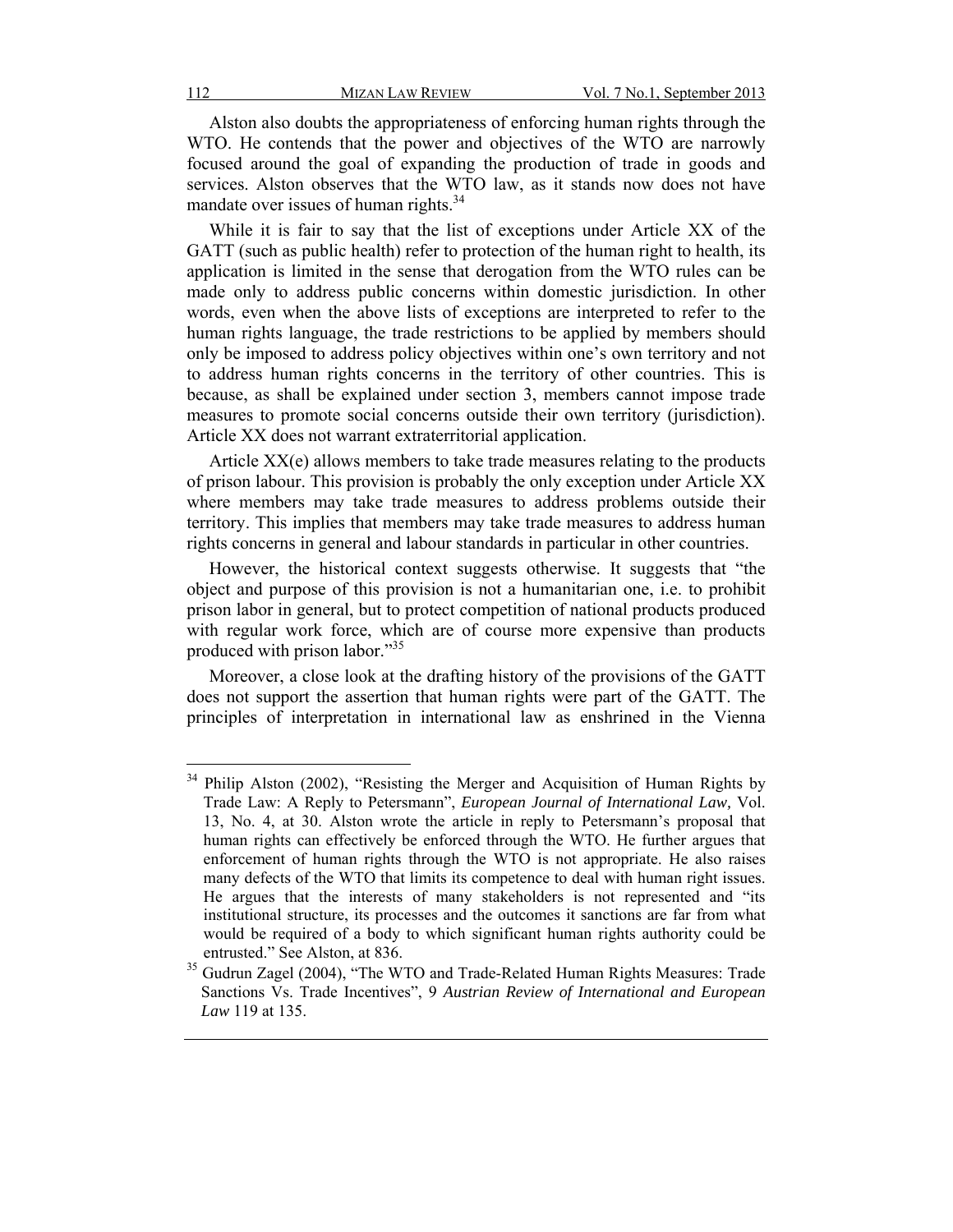Convention on the Law of Treaties guide the interpretation of WTO agreements.<sup>36</sup> Article 32 of the Vienna Convention provides for reliance upon supplementary means of interpretation which includes both the preparatory work of the treaty and the circumstances surrounding the treaty's conclusion.<sup>37</sup> Looking into the negotiating history is one of the means of interpretation that falls within the ambit of Article 32 of the Vienna Convention.<sup>38</sup>

Hence, the interpretation of Article XX in light of its negotiating history indicates that the negotiating parties never intended for the enforcement of human rights to constitute an exception under Article  $XX^{39}$ . Even Article 7 of the Havana Charter of ITO, the provision often cited by some as a historical legal basis for trade measures against human rights violations<sup>40</sup> does not allow countries to take trade measures on grounds of human rights violations in the territory of another country. It rather focuses on the link between labour and productivity. Article 7 of the Havana Charter provides:

The Members recognize that measures relating to employment must take fully into account the rights of workers under inter-governmental declarations, conventions and agreements. They recognize that all countries have a common interest in the achievement and maintenance of fair labour standards related to productivity, and thus in the improvement of wages and working conditions as productivity may permit. The Members recognize that unfair labour conditions, particularly in production for export, create difficulties in international trade, and, accordingly, each Member shall take whatever action may be appropriate and feasible to eliminate such conditions within its territory. $41$ 

Eres contends that if Article 7 was so concerned with human rights, it would not have focused on productivity by using the phrase 'labor standards related to productivity.' He further argues that to condition maintenance of labor standards on productivity is inconsistent with the rights based approach.<sup>42</sup> Therefore, it would be wrong to conclude that it was linked to human rights. The provision also reflects the preoccupation of the negotiating parties with fair trade by addressing the fact that low labour standards provide some members with an unfair competitive advantage. Conditioning respect for labor standards on competitive advantage is consistent with the drafters' intent to prevent unfair

<sup>36</sup> Vienna Convention on the Law of Treaties (1969), Articles 31-32.

<sup>&</sup>lt;sup>37</sup> Article 32 of Vienna Convention on the Law of Treaties.

<sup>&</sup>lt;sup>38</sup> Tatjana Eres (2004), "The Limits of GATT Article XX: A Back Door for Human Rights?'', *Georgetown Journal of International Law,* Vol. 35 No.3, at 605.

 $39$  Id.

 $^{40}$  Id.

 $41$  Havana Charter (1948), Article 7(1).

<sup>42</sup> Eres, *supra* note 38, at 607.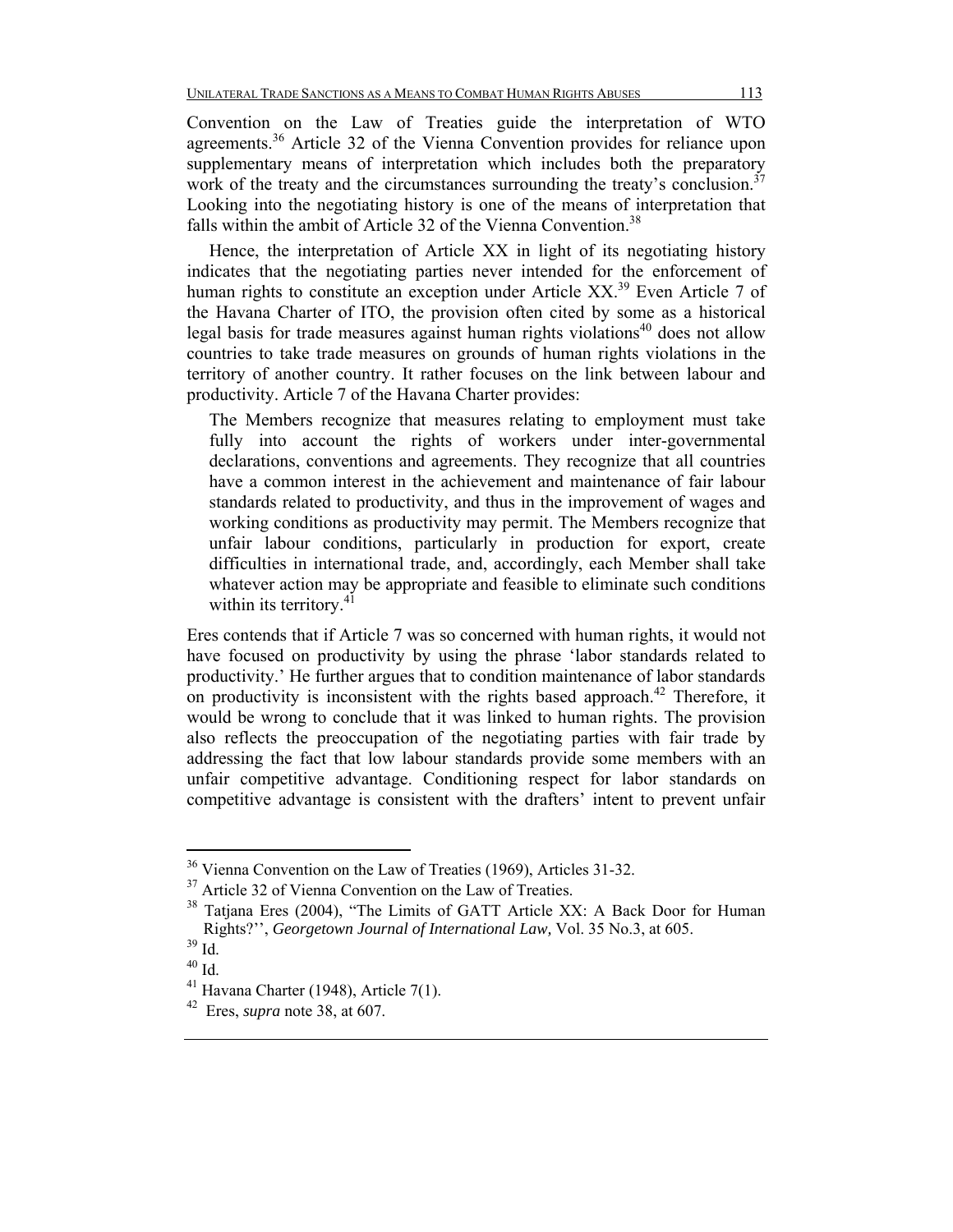trade, not to enforce human rights. $43$  In sum, the context of Article 7 shows the intention of the drafters to prevent unfair competition specifically through the role of labor as a cost of production, and not for enforcement of human rights. Therefore, the argument that Article XX of GATT warrants the imposition of unilateral trade sanctions against other members on grounds of gross violations of human rights would be hardly convincing.

However, it is important to note that members may take trade measures based on the security exceptions enshrined in Article XXI. WTO members may deviate from their obligations under the GATT provided that they do so under some conditions and to protect their essential security interests. Members can take any measure they deem appropriate in relation with the trafficking of arms or trafficking in any other goods which are intended for the purpose of supplying a military establishment.<sup>44</sup> As can be seen from this provision, countries may unilaterally put restrictions on the flow of goods only when such goods are to be used for a military establishment.

Moreover, members may take trade measures that are necessary for the maintenance of peace and security in pursuance of their obligations under the United Nations' Charter (UN Charter).<sup>45</sup> Trade measures can be authorized as economic sanctions by the UN Security Council within the system of collective security under Chapter VII of the UN Charter.<sup>46</sup> Hence, the Security Council can authorize multilateral trade sanctions in order to maintain or restore international peace and security. Article XXI(c) of the GATT allows WTO members to impose trade sanctions only when the Security Council calls upon countries for multilateral action which may include trade embargo. However, unilateral trade sanctions are neither covered under Article XXI exception of the GATT nor under the UN Charter.

# **3. Extraterritorial Application, Process-Production Methods (PPMs) under GATT 1994 and Human Rights**

In dealing with Article XX of GATT, we also need to see the extraterritorial application of this provision. Taking trade measures on the basis of human rights violations that happen in another country shall be based on WTO rules. However, Article XX does not allow countries to take trade measures for acts

 $^{43}$  Id.

<sup>&</sup>lt;sup>44</sup> GATT 1994, Article XXI (b) (ii). A member may also take any action necessary for the protection of its essential interests relating to fissionable materials from which they are derived (Article XXI (b) (i)).

<sup>45</sup> GATT 1994, Article XXI (c).

<sup>&</sup>lt;sup>46</sup> UN Charter, Article 39 and Article 41. It has to be noted that all members of the UN have the obligation to abide by the decision of the Security Council (Article 25 of the UN Charter).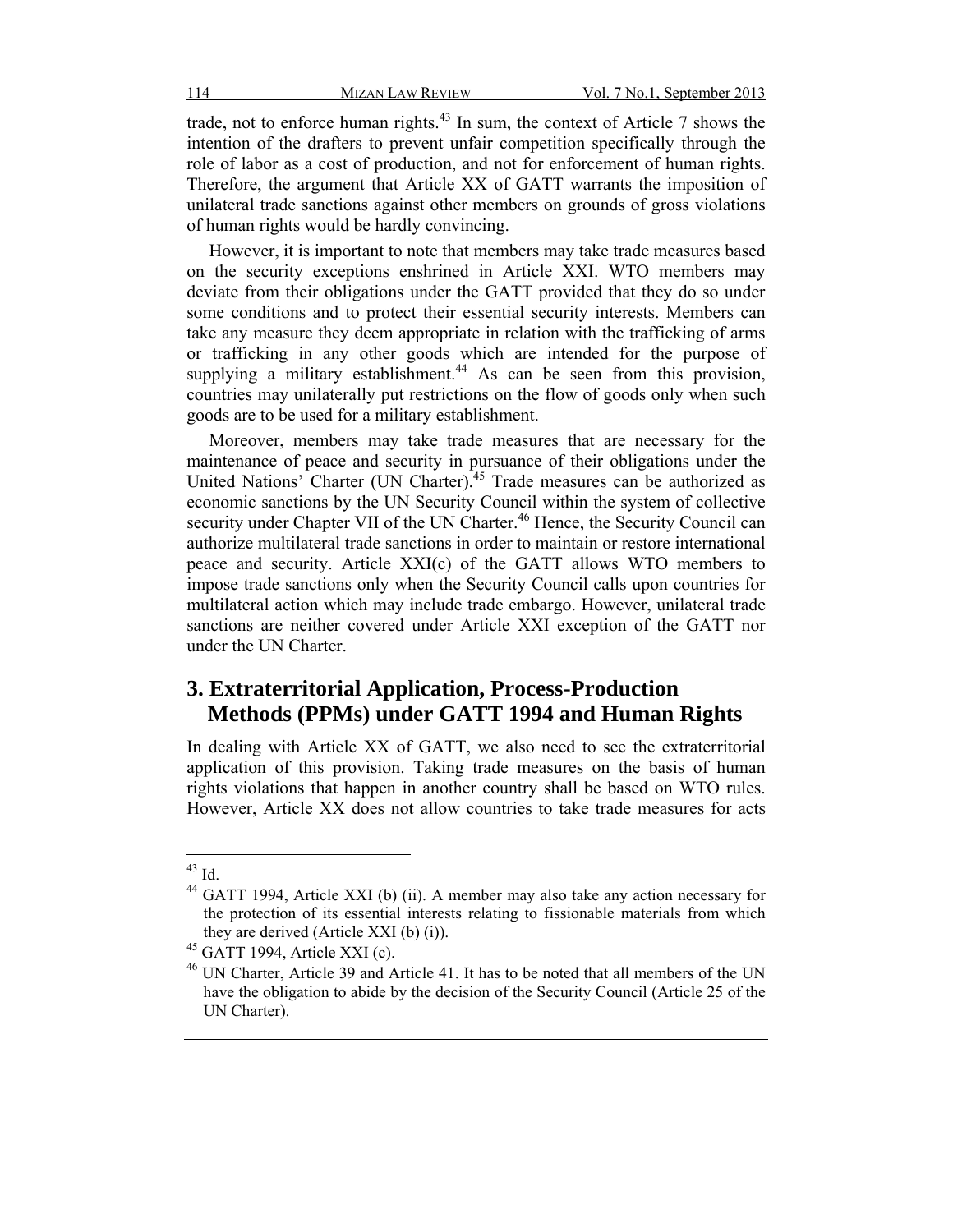done in another country. In other words, the provision does not have extraterritorial application.

The WTO Dispute Settlement Body (DSB) has not yet conclusively decided on the issue of extraterritorial application of Article XX of GATT in relation to human rights. However, this issue has been incidentally examined in the context of environmental concerns which could indicate the position of the DSB. In a case involving Mexico and the United States (*Tuna –Dolphin case)*, Mexico challenged the use of a ban on imports by the United States and the Panel ruling on the issue of extraterritoriality stated that:

Nothing in Article XX entitled any contracting party to impose measures in the implementation of which the jurisdiction of one contracting party would be subordinated to the legislation of another contracting party. It could be deduced from the letter and spirit of Article XX that it was confined to measures contracting parties could adopt or apply within or from their own territory. To accept that one contracting party might impose trade restrictions to conserve the resources of another contracting party would have the consequence of introducing the concept of extraterritoriality into the GATT, which would be extremely dangerous for all contracting parties.<sup>47</sup>

The ruling shows that using trade measures for events that happen outside the jurisdiction of a country is dangerous for the promotion of international trade and it is not also supported by Article XX of GATT. Therefore, taking trade sanctions on grounds of human rights violations in another country adversely affects the promotion of international trade. Moreover, as confirmed by the Panel, such measure is not warranted under the GATT.

There is a decision by the DSB of the WTO regarding environmental issues which might be in apparent contradiction with the above decision. It appears that in *Shrimp- Turtle case* some extraterritorial measures fall within Article XX exceptions as both the Panel and the Appellate Body accepted that the measures taken by the US to protect sea turtles which were outside US territorial waters was acceptable.<sup>48</sup> This may be viewed as the extraterritorial application of Article XX of GATT. Nevertheless, the Appellate Body explicitly stated that it was not deciding the issue of jurisdiction on the basis of WTO law. The Appellate Body stated that "we do not pass upon the question of whether there is an implied jurisdictional limitation in Article XX (g) and if so, the nature and extent of the limitation" and it noted that "in the specific circumstances of the case before us there is a sufficient nexus between the migratory and endangered marine populations involved and the United States for the purpose of Article XX

<sup>47</sup> GATT Dispute Panel Report on United States: *Restrictions on Imports of Tuna,* Aug. 16, 1991, GATT B.I.S.D. (39th Supp.), (1993), para 170.

<sup>48</sup> Appellate Body Report, *United States-Import Prohibition of Certain Shrimp and Shrimp Products,* (WT/DS58/AB/R (12 October 1998) (Hereinafter *US-Shrimp case*).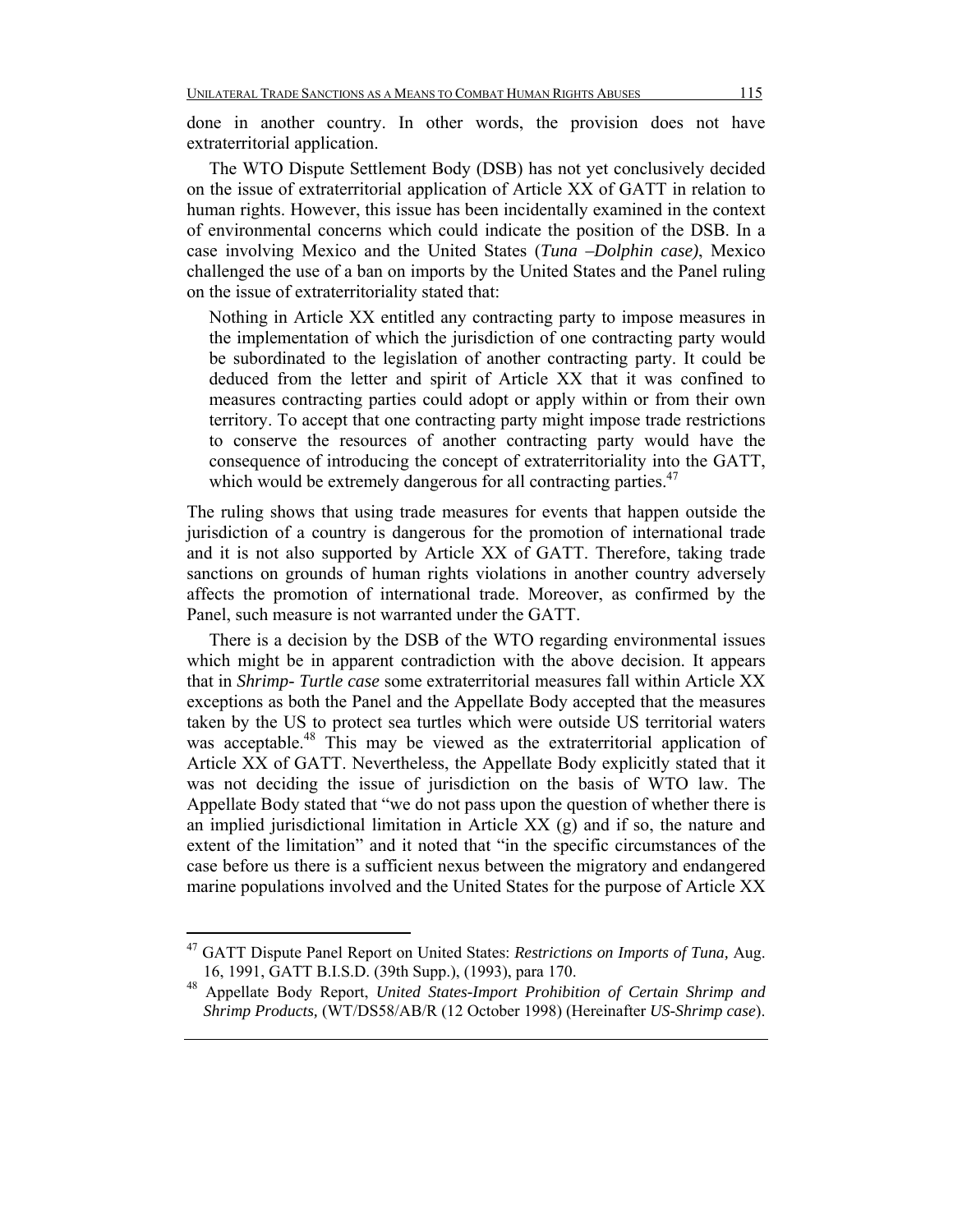$(g)$ ".<sup>49</sup> Thus, the Appellate Body found that the extraterritorial measure by the US was acceptable not because it was convinced that the provision permits taking measures for acts outside the jurisdiction of a country but because the act outside the jurisdiction of the US involved the interest of the US in its marine population.

Hence, extraterritorial application of Article XX of the GATT can hardly be valid for human right violations that happen outside one's own jurisdiction. Therefore, imposing trade sanctions against another member on grounds of human rights violations that happen outside the territory of a given country appears to lack a legal back up under the GATT.

The trade measures against human right violations also raise the issue of distinction in process-production methods (PPMs) as there is a question whether GATT measures apply only to the final product or to the methods of production as well. Human rights issues can arise in connection with violations that may occur in the process of production, in cases such as child labour and forced labour.

The WTO has not decided on the validity of human rights PPMs but its decision on environment PPMs may give some clue in this regard.50 The *Tuna-Dolphin* dispute involved a US restriction on the importation of tuna that had been caught in a manner that endangered dolphins.<sup>51</sup> The US tried to justify the measure as necessary to protect animal health in Mexico. Mexico argued that the exception applied only to measures designed to protect the health of dolphins within the United States. The GATT Dispute Settlement Panel agreed with Mexico's argument declaring that this was a breach of GATT norms not to discriminate between like products on the basis of how the products had been produced.<sup>52</sup> The Panel stated:

the standard of Article III - namely that imported products be accorded no less favorable treatment than domestic products - required a comparison between products of the exporting and importing countries, and not a comparison between production regulations ... that had no effect on the product as such. Therefore, the United States could not embargo imports of tuna products from Mexico simply because Mexico's regulations affecting the production of tuna did not satisfy United States regulations.<sup>53</sup>

<sup>49</sup> *US-Shrimp case,* para 133.

<sup>50</sup> Vazquez, *supra* note 16 at 812.

<sup>51</sup> Panel Report, *United States-Restrictions on Imports of Tuna*, 3 September 1991, DS21/R, BISD 395/155 (Hereinafter *US-Tuna case*).

<sup>52</sup> Ibid.

<sup>53</sup> *US-Tuna case,* para 201.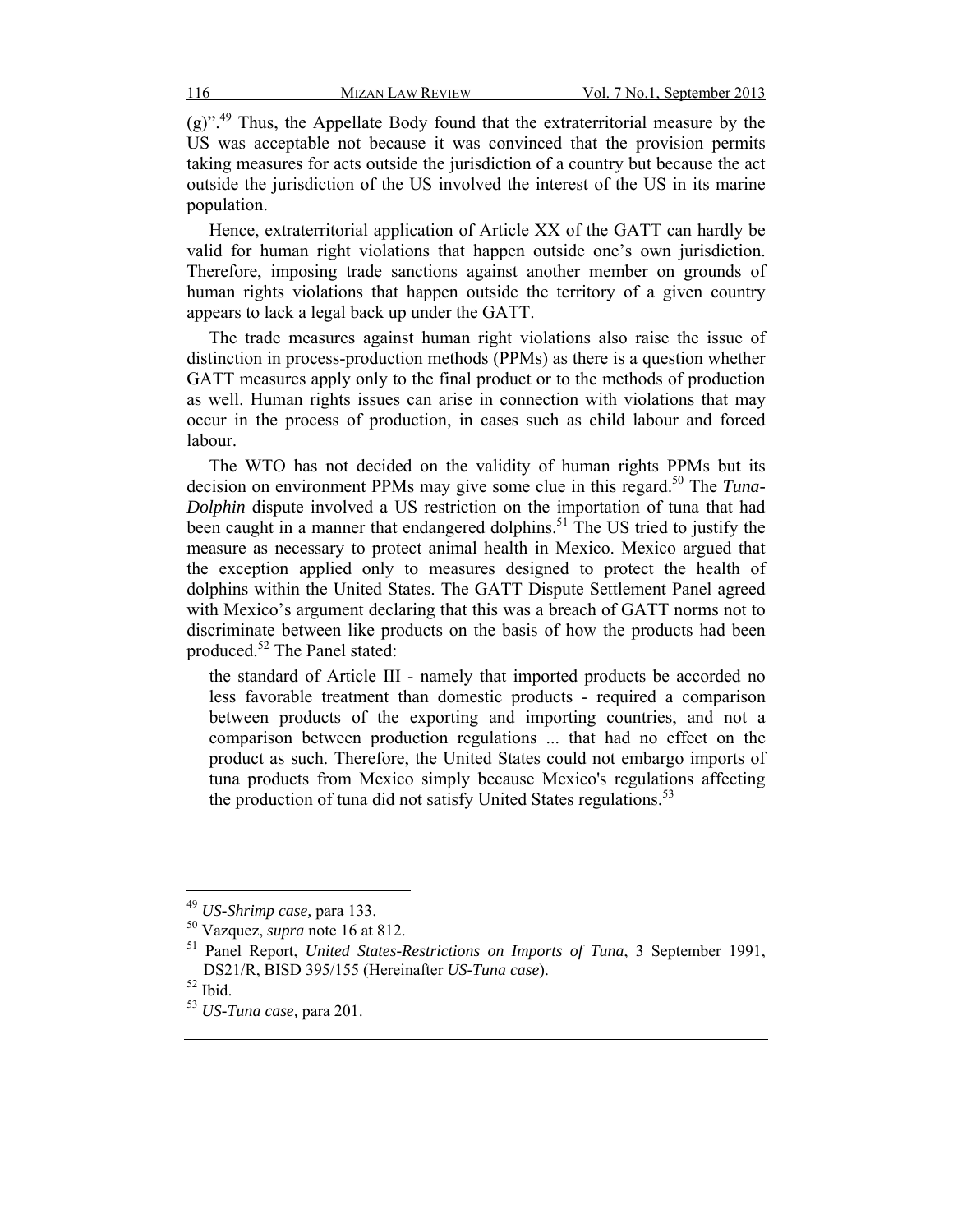This ruling suggests that if the qualities of products meet the standards set by countries, then members should not impose different treatments against products based on the process through which they have been produced. Furthermore, this ruling seems to have some support by the panel in *US-Shrimp case*. In this case the panel ruled that to adopt trade restrictive measures, conditioning access to its market for a given product upon the adoption of certain policies by the exporting country would be extremely dangerous for functioning of the WTO multilateral trading system.<sup>54</sup>

On the contrary, some scholars argue that PPMs are allowed as per Article XX of GATT. The prison labour exception under Article  $XX(e)$  is mainly invoked to support such argument. For instance, Bal rejects the argument that products should not be banned from being imported or restricted quantitatively on the basis of the process in which they have been produced. Bal contends that Article XX (e) which deals with prison labour does not have anything to do with the final product. It deals with the products manufactured using prison labour in another country. Hence, it is related to the process of how the product is made. Eventually, such provision which permits trade action on the basis of how a product is produced can be used in dealing with issues of human rights by analogy.<sup>55</sup>

55 Bal, *supra* note 14, at 86.

 $\overline{a}$ <sup>54</sup> *US-Shrimp turtle case*, para 7.45. The Panel in this case noted that "In our view, if an interpretation of the chapeau of Article XX were to be followed which would allow a Member to adopt measures conditioning access to its market for a given product upon the adoption by the exporting Members of certain policies, including conservation policies, GATT 1994 and the WTO Agreement could no longer serve as a multilateral framework for trade among Members as security and predictability of trade relations under those agreements would be threatened. This follows because, if one WTO Member were allowed to adopt such measures, then other Members would also have the right to adopt similar measures on the same subject but with differing, or even conflicting, requirements. If that happened, it would be impossible for exporting Members to comply at the same time with multiple conflicting policy requirements. Indeed, as each of these requirements would necessitate the adoption of a policy applicable not only to export production (such as specific standards applicable only to goods exported to the country requiring them) but also to domestic production, it would be impossible for a country to adopt one of those policies without running the risk of breaching other Members' conflicting policy requirements for the same product and being refused access to these other markets. We note that, in the present case, there would not even be the possibility of adapting one's export production to the respective requirements of the different Members. Market access for goods could become subject to an increasing number of conflicting policy requirements for the same product and this would rapidly lead to the end of the WTO multilateral trading system."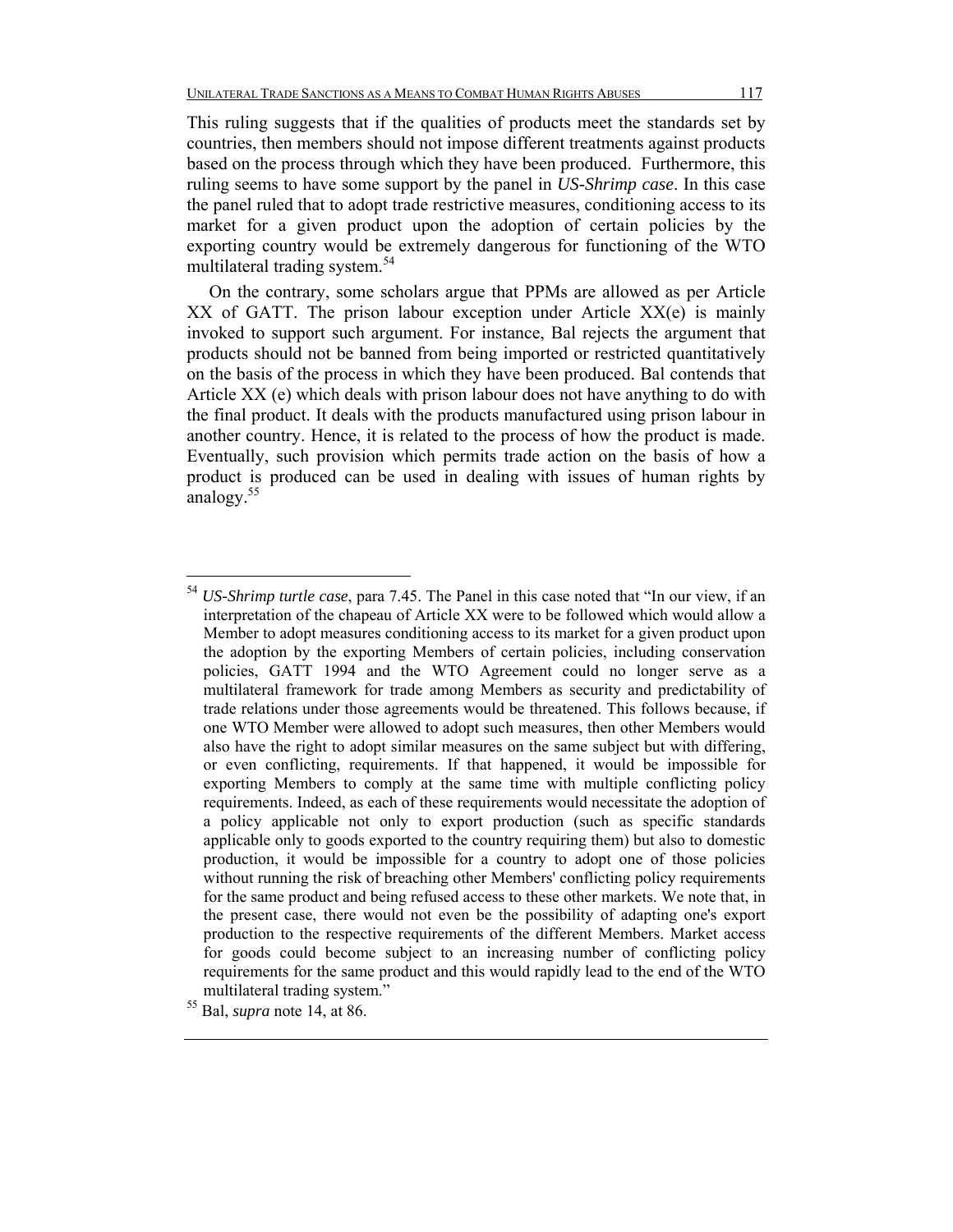However, as explained earlier, the historical context of this provision suggests that the purpose of this provision is not to address human rights concerns but rather protection of products manufactured through normal labour force against competition of products manufactured through unfair labour.

# **4. Ineffectiveness of Trade Sanctions to Enforce Human Rights Protection**

Countries take trade sanctions to make sure that allegedly repressive governments comply with human rights standards. However, many trade sanctions intended to assure respect for human rights have failed to bring about the compliance of the violators of human rights. Rather, they may be counter productive resulting in further violations of human rights.

Trade or economic sanctions are controversial measures. Proponents of trade sanctions assert that sanctions can bring about the necessary restraint on authoritarian governments on their violation of human rights.<sup>56</sup> They argue that these sanctions oblige a repressive regime to comply with the conditions set by the country imposing the sanction. $57$ 

On the other hand, free trade economists and many developing countries generally oppose the linkage between human rights and trade sanctions.<sup>58</sup> They argue that such linkage works against the promotion of welfare. They also contend that it is to the disadvantage of the economy of developing countries as it limits their export to the fullest extent possible. What is more, linking trade with human rights would deprive the developing countries of their comparative advantage in the use of cheap labour.<sup>59</sup> Developing countries may not effectively use their cheap labour for the fear that trade sanctions might be imposed by the developed world on grounds of violations of labour standards. Hence, the linkage opens a door for abuse. This leads to the use of trade measures simply for a protectionist purpose.<sup>60</sup>

Moreover, there is evidence that trade or economic sanctions are not effective to bring about the desired result. Hence, some argue that trade sanctions particularly unilateral sanctions should not be employed, and suggest that countries should rather resort to constructive engagement. The principle behind this argument is that economic transactions will create capital flows and

<sup>56</sup> See Audie Klotz (1998), "Making Sanctions Work: Comparative Lessons"*,* in Neta Crawford & Audie Klotz (eds.,), *How Sanctions Work: Lessons From South Africa,* (St Martins Press, New York) at 273- 81).

 $57$  Ibid.

<sup>58</sup> Bal, *supra* note 14, at 64.

<sup>59</sup> Ibid.

 $60$  Ibid.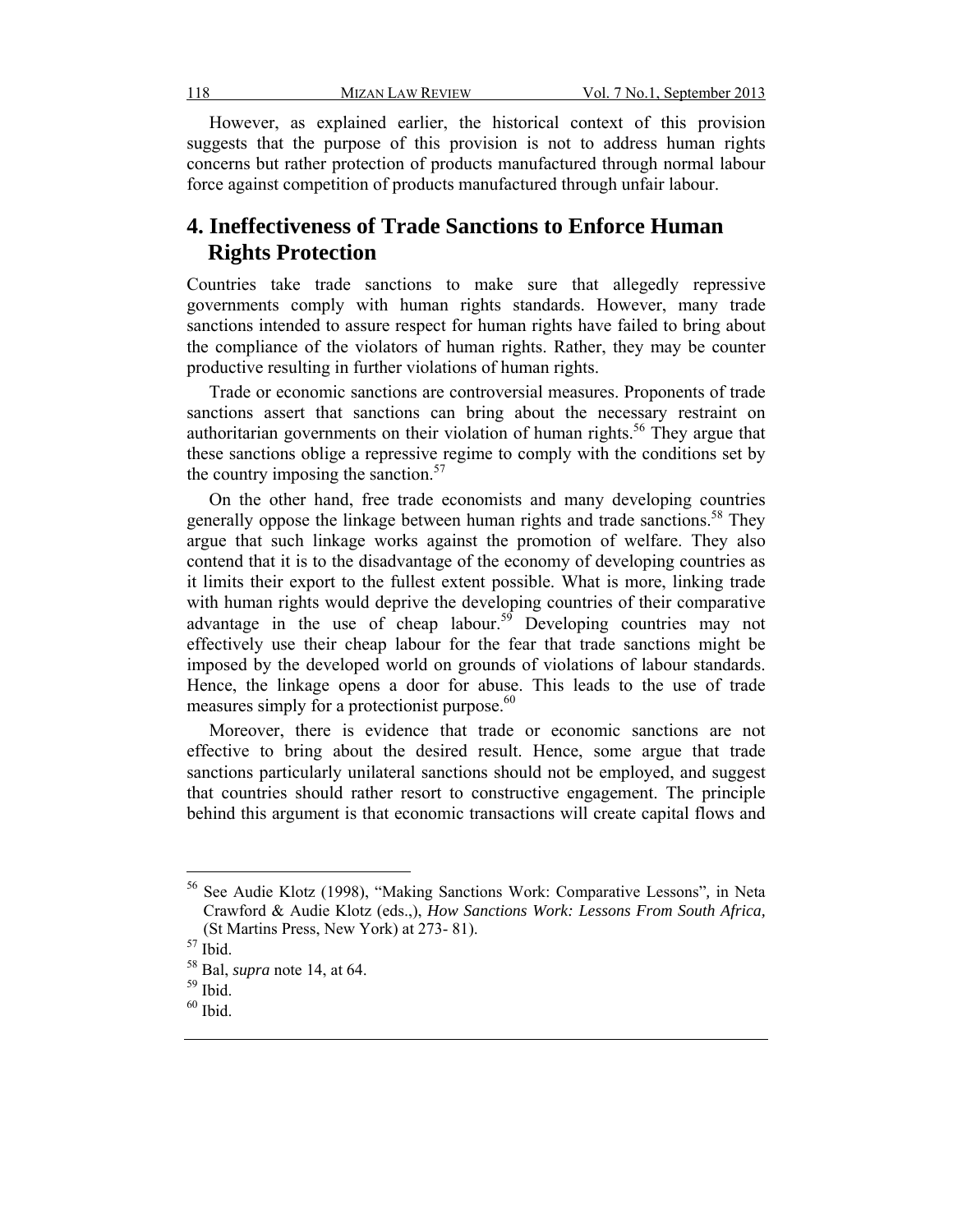these capital flows which create new jobs and increase production will ultimately lead to political and social changes.<sup>61</sup> It is also argued that constructive engagement expands the middle class.<sup>62</sup>

It is conceivable that the expansion of the middle class will improve the social and economic rights of citizens. Advocates of economic engagement also contend that "increased economic and social wealth for the citizens of the target country and its increased presence in the world community, will generally lead to faster improvement in the political and social situation than with sanctions".<sup>63</sup> It is argued that a "country and its political and social climate" can benefit from "the influence of wealth, security and foreign values" and that "a restrictive or repressive state", may 'evolve' "into a more open, protective state cognizant of, and responsive to, its citizens' appeals for change. This evolution would be aided by private and public appeals to the government for change".  $64$ 

China can be cited as an example where some improvement has been observed after the country opened its door for trade and foreign investment. It is also argued that the economic transaction coupled with the exposure to the international world will prompt the citizens mainly the middle class to demand more freedom and respect for human rights.<sup>65</sup> As more economic transaction develops "a middle class motivated by the taste of what economic and social freedoms have to offer—will develop with the intense desire to change the government and the increased power to do so".<sup>66</sup>

One of the strongest arguments against trade sanctions is that the general public often is most hurt rather than the political elite.<sup>67</sup> Those who control power will have different mechanisms in place to make sure that they get what they want. On the contrary, the general public who does not have many choices will suffer. Especially, sanctions will be counterproductive due to job losses and

<sup>61</sup> See Monthly Review, *Constructive Engagement in Areas of Conflict*, (2010) available at: <http://www.sustainability.co.uk/monthly-review/April2000 perspective-engagement.htm>, (Accessed on Sept. 2010).

<sup>62</sup> Mark A.Warner (1999), "Globalization and Human Rights: An Economic Model"*,* 25 *Brooklyn Journal of International Law* 99 at 110.

<sup>63</sup> Mark B. Baker (Fall, 2002), "Flying Over the Judicial Hump: a Human Rights Drama Featuring Burma, the Commonwealth of Massachusetts, the WTO and the Federal Courts"*,* 32 *Law & Policy in International Business* 51 at 80.

 $^{64}$  Ibid.

 $65$  Ibid.

 $^{66}$  Ibid.

<sup>&</sup>lt;sup>67</sup> Adrienne S. Khorasanee, "Sacrificing Burma to Save Free Trade: The Burma Freedom Act and the World Trade Organization"*,* 35 *Loyal of Los Angeles Law Review* 1295 at 1314.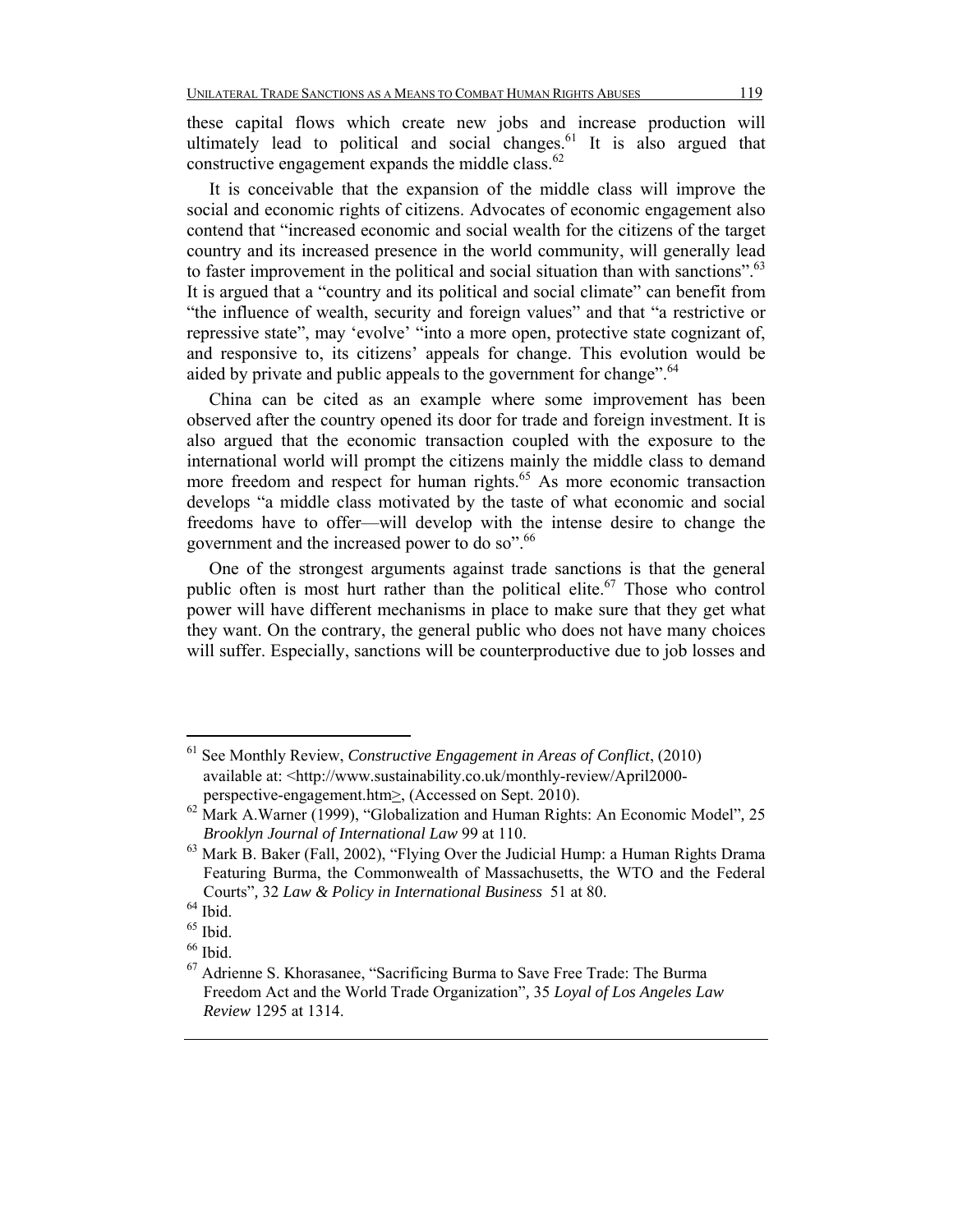deepening poverty.68 This would in turn exacerbate the human rights situation in the state concerned.

One study on effectiveness of economic sanctions concludes from an analysis of more than hundred cases that they have worked only in about one third of the cases.<sup>69</sup> Many trade sanctions have done little to hurt those in power and failed to ensure human rights are respected.<sup>70</sup> This is on account of the fact that the targeted regimes are able to develop alternative means of circumventing the sanctions. There is evidence that even multilateral trade restrictive measures rarely stop human rights abuse because there is a high incentive for trading partners to disregard the sanction.<sup>71</sup> For instance, states had a high incentive to violate multilateral trade sanctions against Iraq.<sup>72</sup> There is evidence that France and Germany secretly traded with Iraq.<sup>73</sup>

A prime example where unilateral trade sanctions have failed to bring compliance with human rights standards is Burma (Myanmar).<sup>74</sup> The people of Myanmar live under an authoritarian regime that is widely condemned for its repressive policies and serious human right abuses.75 Military regimes in one form or another have controlled Burma for over 40 years.<sup>76</sup> After its independence in 1948 from Britain until 1962, Myanmar had a parliamentary democracy under the elected leadership of prime minister U Nu.<sup>77</sup> It was in 1962 that General Ne Win came to power by overthrowing the elected civilian

 $68$  Ibid.

<sup>69</sup> GC Hufbauer et al., *Economic Sanctions Reconsidered: History and Current Policy* (1990,  $2<sup>nd</sup>$  ed., Washington Dc.: Institute for International Economics) at 93.

<sup>70</sup> Ernest H. Preeg (1999), *Feeling Good or Doing Good with Sanctions: Unilateral Economic Sanctions and the US National Interest* 11-87 (Washington DC.: Center for Strategies and International studies).

<sup>71</sup> Jagdish Bhagwati (1998), "Trade Linkage and Human Rights", in Jagdish Bhagwati and Mathias Hirch (eds.) *The Uruguay Round and Beyond: Essay in Honor Of Arthur Dunkel* (Ann Arbor, Mich: Michigan University Press) at 243-44.

 $72$  Ibid.

 $73$  Adrew K. Fishman (1999), "Between Iraq and a Hard Place: The Use of Economic Sanctions and Threats to International peace and Security", 14 *Emory International Law Review* 687 at 687.

 $74$  The official name of Burma is Myanmar. It is, however, commonly known by the name Burma.

<sup>75</sup> M P Daley, *Current Situation In Burma, Testimony before the Subcommittee on East Asia and the Pacific*, House International Relations Committee, at a Hearing on Burma ( Washington, 2003)

Available at; <http:// www.state.gov/p/eap/rls/rm/2002/11264.htm> , (Accessed on February 2010)

<sup>76</sup> Ibid*.* 

<sup>77</sup> Khorasanee, *supra* note 67.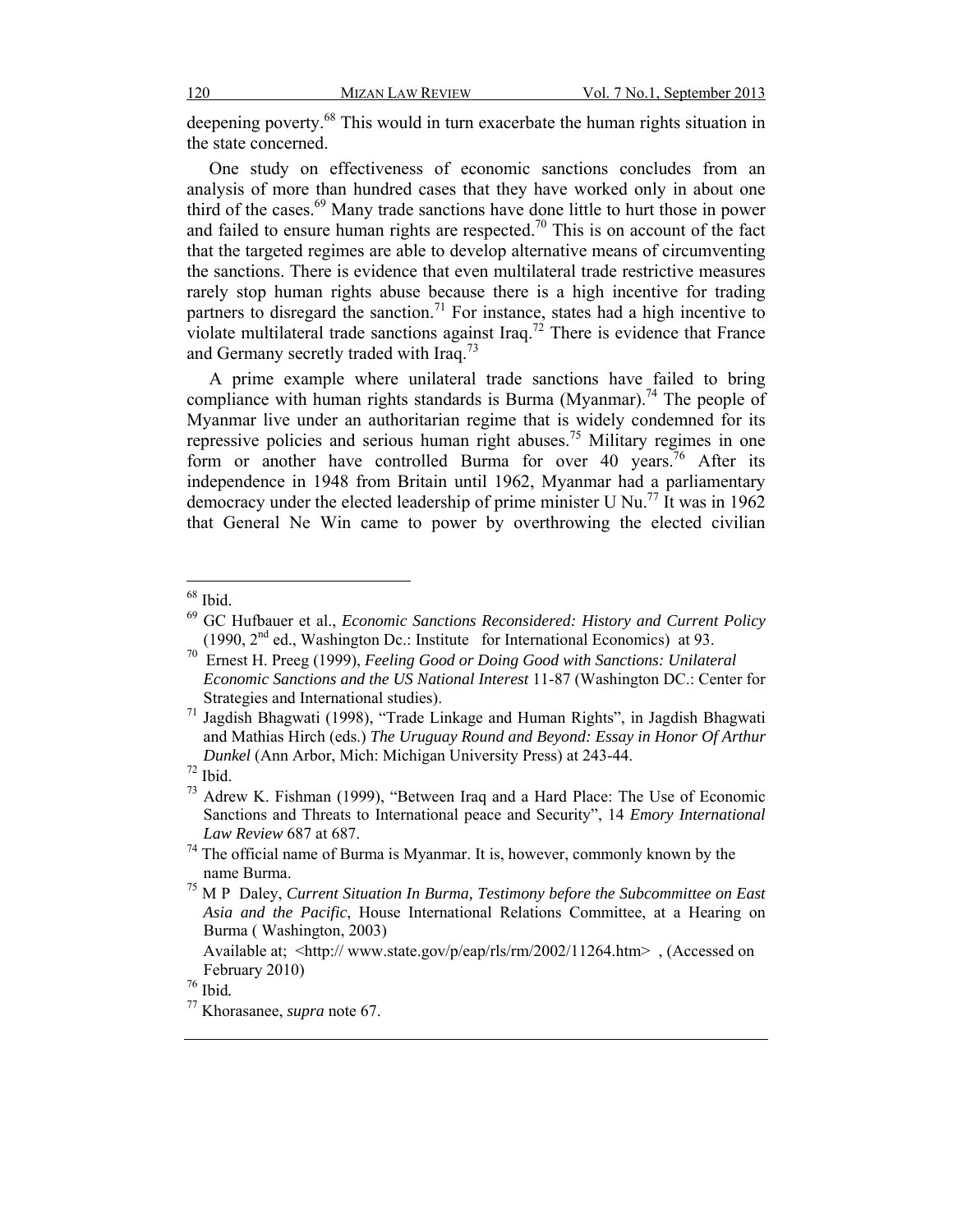government.78 After 25 years military rule, in 1988, the people of Myanmar demonstrated against the regime. The military government suppressed those demonstrations killing hundreds of protestors, and subsequently imprisoning many in harsh and fatal conditions.<sup>79</sup>

In the 1990s the occasional public protest that was suppressed through arrest and imprisoning anyone who advocated for human rights and democracy.<sup>80</sup> The military government's human rights record remains very poor with repression of political opposition, forced labour, ethnic persecution, and lack of religious freedom even after the year  $2000$ .<sup>81</sup>

In response to the human right violations in Myanmar, trade and other types of measures have been taken by the US. In 1989 the United States suspended millions of dollars in aid and requested other countries to take similar measures.82 The United States also suspended Myanmar's preferred trading status in the same year on grounds of human right violations. <sup>83</sup> In 1990 the United States adopted legislation which empowered the president to take economic sanctions as the president thinks appropriate provided that the Myanmar military government fails to take steps for democratization.<sup>84</sup>

In 1996 president Clinton signed into law the 1997 Foreign Operations Act which gave the president the discretion to prohibit individuals in the US from initiating investments in Myanmar.<sup>85</sup> It was followed by an executive order implementing the provisions in the Foreign Operations Appropriations Act which prohibited any new investment in Myanmar and expansion of trade commitments.<sup>86</sup> Furthermore, in response to the report of 2002 and arrest of the

Michael Ewing-chow (2007), "First Do No Harm: Myanmar Trade Sanctions and Human Rights", *Northwestern Journal of International human Rights,* Vol. 5, issue 2 at 154.

<sup>79</sup> Daley, *supra* note 75.

<sup>80</sup> Baker, *supra* note 63.

<sup>81</sup> Daley, *supra* note 75. Myanmar's international isolation deepened during 2006 as the authoritarian military government continued to restrict basic rights and freedoms and waged brutal counterinsurgency operations against ethnic minorities. The democratic movement inside the country remained suppressed and human right activists continued to be detained and imprisoned even after this period. See also, Human Rights Watch, *Events of 2006 in Burma*, (World Report, 2007).

Available at: <http://hrw. Org/englishwr2k7/docs/2007/01/11/burma14865.htm>, Accessed on 15 November 2011.

<sup>82</sup> Sarah H. Cleveland (2001), "Normalization and U.S. Economic Sanctions", 26 *Yale Journal of International Law* 1 at 7.

<sup>83</sup> Ibid.

<sup>84</sup> *Id* at 7-8.

<sup>85</sup> Ewing-chow, *supra* note 78 at 156.

<sup>86</sup> Ibid.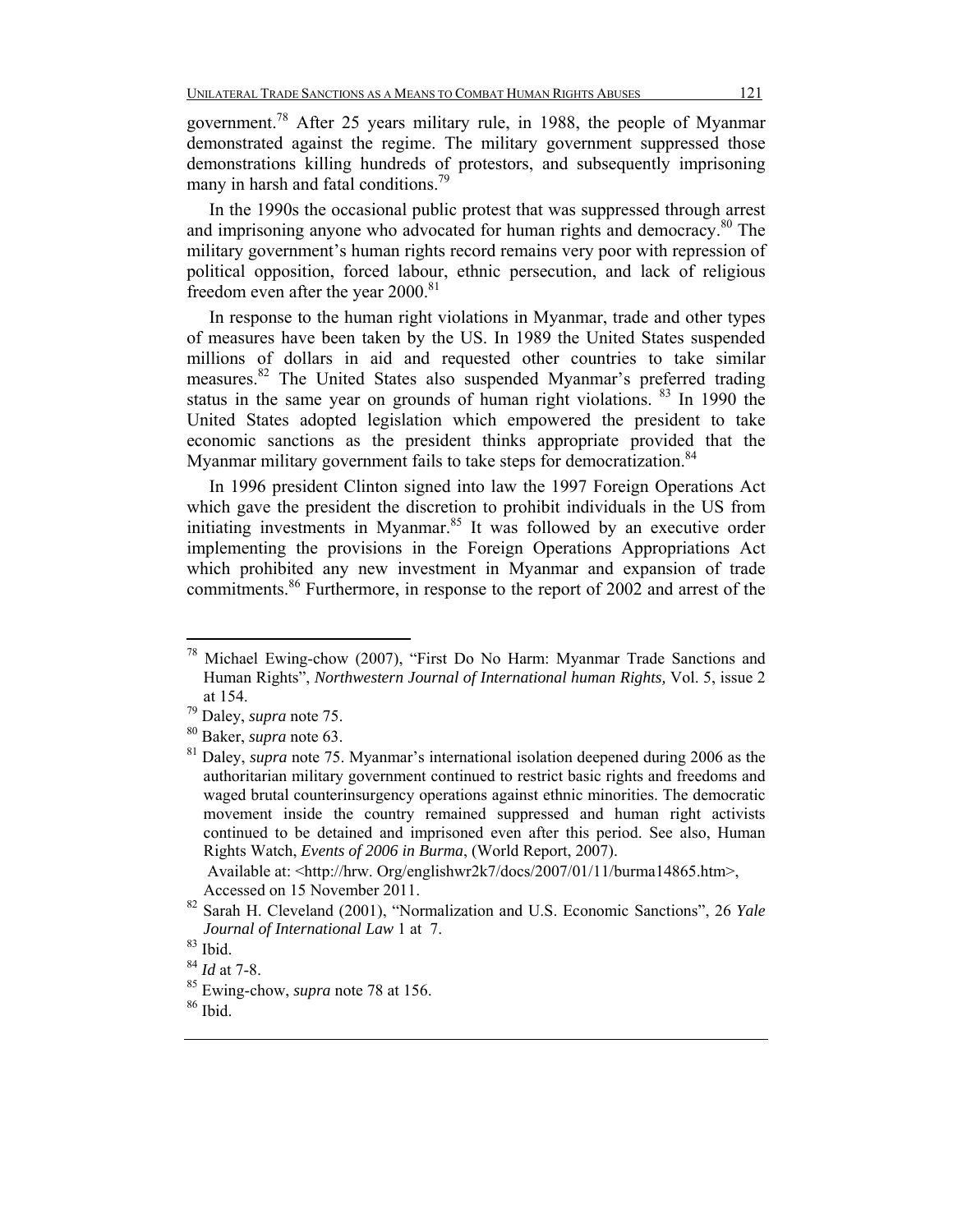opposition leader, the US enacted the Burmese Freedom and Democracy Act of 2003 (BFDA) which banned the importation of any goods produced, manufactured, grown or assembled in Myanmar.87 EU and Canada also imposed economic and other sanctions against Myanmar.<sup>88</sup> They had taken unilateral economic sanctions in different occasions.

Despite the economic pressures against Myanmar for two decades, the measures could not be of any good in ensuring respect for human rights in Myanmar. Two decades of economic sanctions have not brought about meaningful human rights improvements and this suggests that there is diminishing prospect for success.<sup>89</sup>

However, as of 2010 some reforms are being introduced which could be the start of a democratic reform in the country. After the 2010 elections, the prodemocracy leader Suu Kyi was released from house arrest.<sup>90</sup> In 2011 a civilian government was sworn in and introduced some political and economic reforms.<sup>91</sup> Following such reforms, EU and other western countries have eased trade sanctions.<sup>92</sup> The country has also been visited by world leaders such as Prime Minister David Cameron<sup>93</sup> and US President Obama.<sup>94</sup>

<sup>87</sup> Id at 157.

<sup>88</sup> When Myanmar declined a request by EU for investigation into its forced labor practices and in response to a complaint by European trade unions, the European Commission for the first time exercised the human rights clause of the European Generalized System of Preferences (GSP) program to terminate Myanmar's GSP trade benefits on industrial exports to the EU. See Cleveland, *supra note* 82 at 10. In 1997 the EU revoked Myanmar's benefits under the Generalized System of Preferences which affected 5% of Myanmar's exports. In 2003 the EU decided to impose new expanded sanctions. See Ewing- Chow, *supra note* 78 at 159. In 1997, Canada also withdrew General Preferential Tariff benefits from Myanmar and required all Canadian firms trading in Myanmar to get export permits. (See, Human Rights Watch, *World Report 1998*, at 162).

<sup>89</sup> Nyun, *supra* note 2 at 485.

<sup>90</sup> See Wikipedia, Available at: <http://en.wikipedia.org/wiki/Burma>.

 $91$  Ibid.

<sup>&</sup>lt;sup>92</sup> Suu Kyi calls Further Easing of Burma Sanctions, BBC News, 19 September 2012. Available at: http://www.bbc.co.uk/news/world-asia-19633062 (Accessed on October 5, 2012).

<sup>&</sup>lt;sup>93</sup> David Cameron Calls for Burma Sanctions to be Suspended, BBC News, 13 April 2012. Available at: http://www.bbc.co.uk/news/world-asia-17699433 (Accessed on September 15, 2012).

<sup>&</sup>lt;sup>94</sup> US President Obama Hails Burma's 'Remarkable Journey', BBC News, 19 November 2012. Available at : http://www.bbc.co.uk/news/world-asia-20386066 (Accessed on November 21, 2012).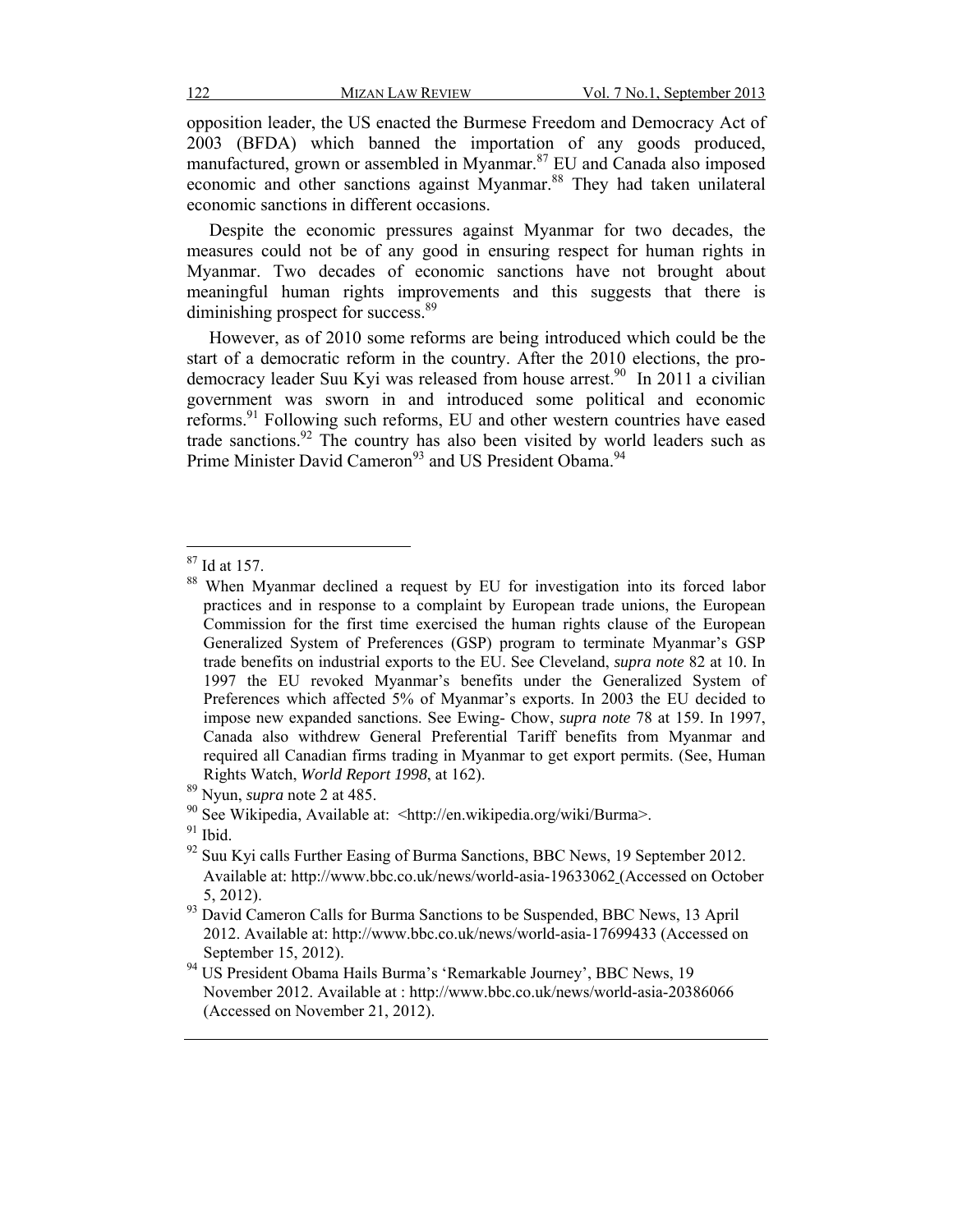What led to the introduction of reforms in Myanmar should further be analyzed. It can, however, be argued that unilateral sanctions for more than two decades had little contribution toward the introduction of reforms in the country. This is because if sanctions had significant effect in bringing such reforms, the country would have responded so early to the trade sanctions that have been in place for more than two decades. Even when it is argued that they had significant contribution, the misery and the human rights violations inflicted upon the people of Myanmar as a result of the trade sanctions makes such measures unappealing and undesirable.

Apart from the inefficacy of unilateral trade measures to induce respect for human rights, the fact that such measures exacerbate human right violations makes the measures unacceptable. As Margaret Doxey rightly argues, for the target governments "survival is all-important and their control of the levers of power, which may actually be enhanced by sanctions, enables them to shift any burden of hardship onto the mass of the people<sup>95</sup>." Hence, unilateral sanctions bring unintended consequences on the population and the consequences of such measures are unbearable for the general public.

For Instance, in Myanmar, sanctions brought the loss of 60,000 jobs in the textile industry alone and a decrease in per capita income from US \$ 225 in 2004 to US \$ 145 in 2005 thereby exacerbating the suffering of the general population.<sup>96</sup> The sanctions also resulted in an estimated loss of  $40,000$  jobs in the garment industry.<sup>97</sup> Since many of the workers laid off in this industry were women, some of them have been forced into prostitution as a means of livelihood for their families.<sup>98</sup> Such circumstances clearly expose women for health problems including the risk to life. Generally, the trade sanctions brought about severe consequences on the innocent citizens of Myanmar adversely affecting their human rights to health, life as well as the right to adequate standards of living.

US unilateral trade sanctions against Cuba since the 1960 are also examples for the inefficacy of such measures.<sup>99</sup> The main reason for such sanctions was the alleged failure of the Cuban government to comply with fundamental rights. However, the sanctions have not brought about the desired result. The unilateral trade sanctions against Cuba by the U.S. have brought about devastating effects on the health and life of the people as well as the economy of the country.

<sup>95</sup> Doxey, *supra* note 1 at 542.

<sup>96</sup> Ewing-chow, *supra* note 78 at 158.

 $^{97}$  Ibid.

<sup>98</sup> Ibid.

<sup>99</sup> Doxey, *supra* note 1 at 539-540.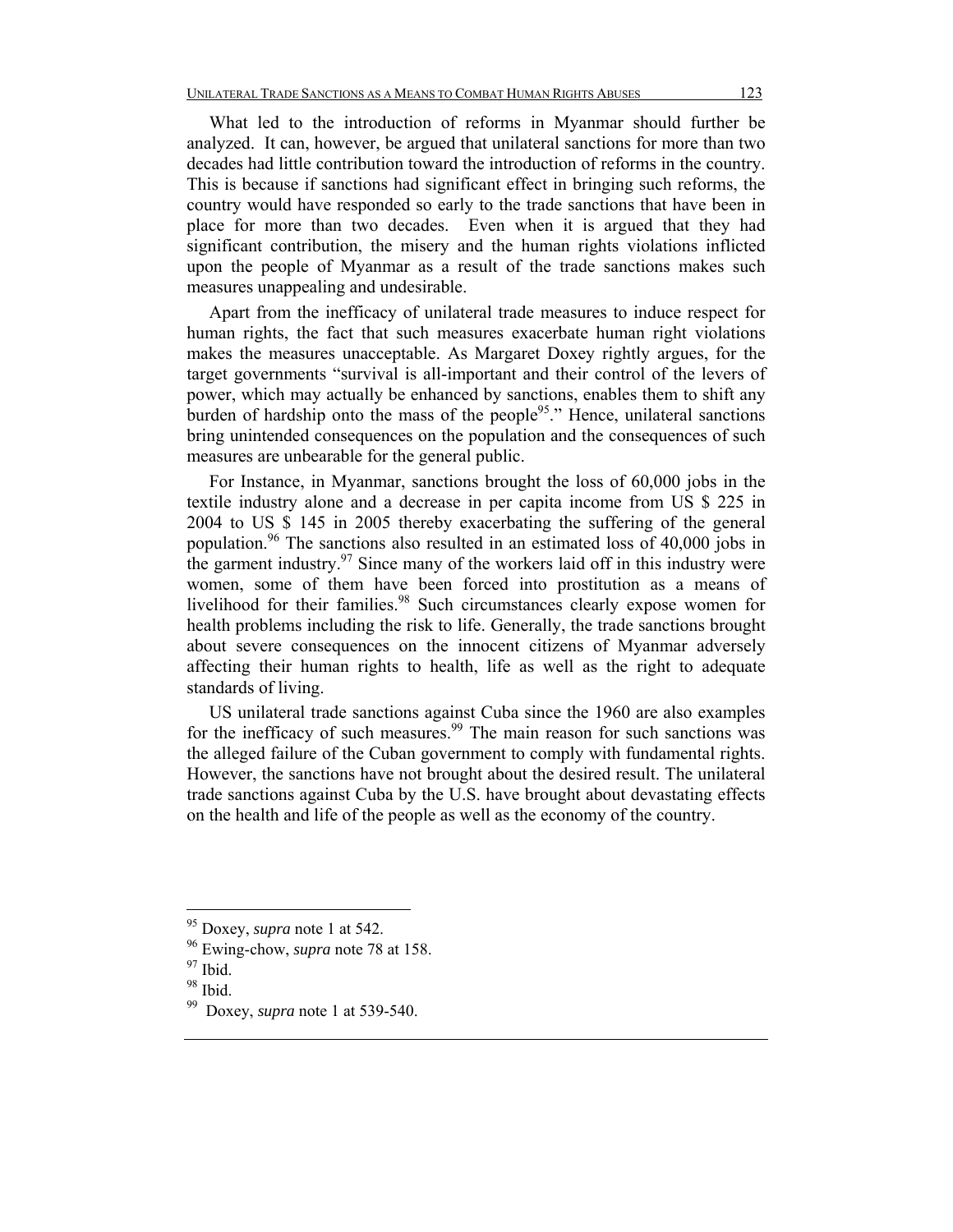U.S. trade sanctions generally led to severe food shortages that caused widespread nutritional deficiencies and disease.<sup>100</sup> The trade sanctions have also been linked to epidemics of specific diseases, including neurological disorders and blindness caused by poor nutrition.<sup>101</sup> Such sanctions in different periods have led to shortages of medical supplies which resulted in series of medical crises and heightened levels of infectious diseases.<sup>102</sup> The sanctions have also brought about increase in food prices which in turn hindered many people from purchasing enough food for living. Hence, many Cubans were deprived of exercising their human rights to health, the right to adequate of standards of living and the right to food as a result of the unilateral economic sanctions imposed against Cuba. Such measures that have unintended humanitarian consequences against innocent citizens are thus hardly appropriate.

#### **Conclusion**

Unilateral trade sanctions as a response to human rights abuses can be challenged from two perspectives: impact and legality under the WTO regime. While the objective of promoting human rights through unilateral trade sanctions may sound positive, it is not the most effective weapon to ensure that repressive governments comply with basic standards of human rights. Many unilateral trade sanctions have done little to force those in power to comply with human rights standards. Even worse, unilateral trade sanctions are often counterproductive because they have unintended consequences on the general population who live in the target country. Unilateral trade sanctions have hurt most the general population than the repressive governments. Hence, apart from the inefficacy of trade measures to induce respect for human rights, the fact that such measures have unintended humanitarian consequences on the public at large render this approach unacceptable.

Unilateral trade sanctions may have a symbolic significance to send a message that the human rights situation in the target country would not be tolerated. In spite of their symbolic significance, however, such measures are

<sup>&</sup>lt;sup>100</sup> Alberto R. Coll, (2007) "Harming Human Rights in the Name of Promoting Them: The Case of the Cuban Embargo",12 *UCLA Journal of International Law & Foreign Affairs* 199 at 238-41. As cited in Lee Baker (2010), ''The Unintended Consequences of U.S. Export Restrictions on Software and Online Services for American Foreign Policy and Human Rights'', Vol. 23, No. 2., *Harvard Journal of Law and Technology* at 551.

<sup>&</sup>lt;sup>101</sup> Javier H Campos (2004), "The Impact of the U.S. Embargo on Health Care in Cuba: A Clinician's Perspective", 14 *Transnational Law and Contemporary Problems* 517 at 521.

<sup>102</sup> R. Garfield, & S. Santana (January 1997) "The Impact of the Economic Crisis and the US Embargo on Health in Cuba", 1 *American Journal of Public Health* 87 at 15– 20.